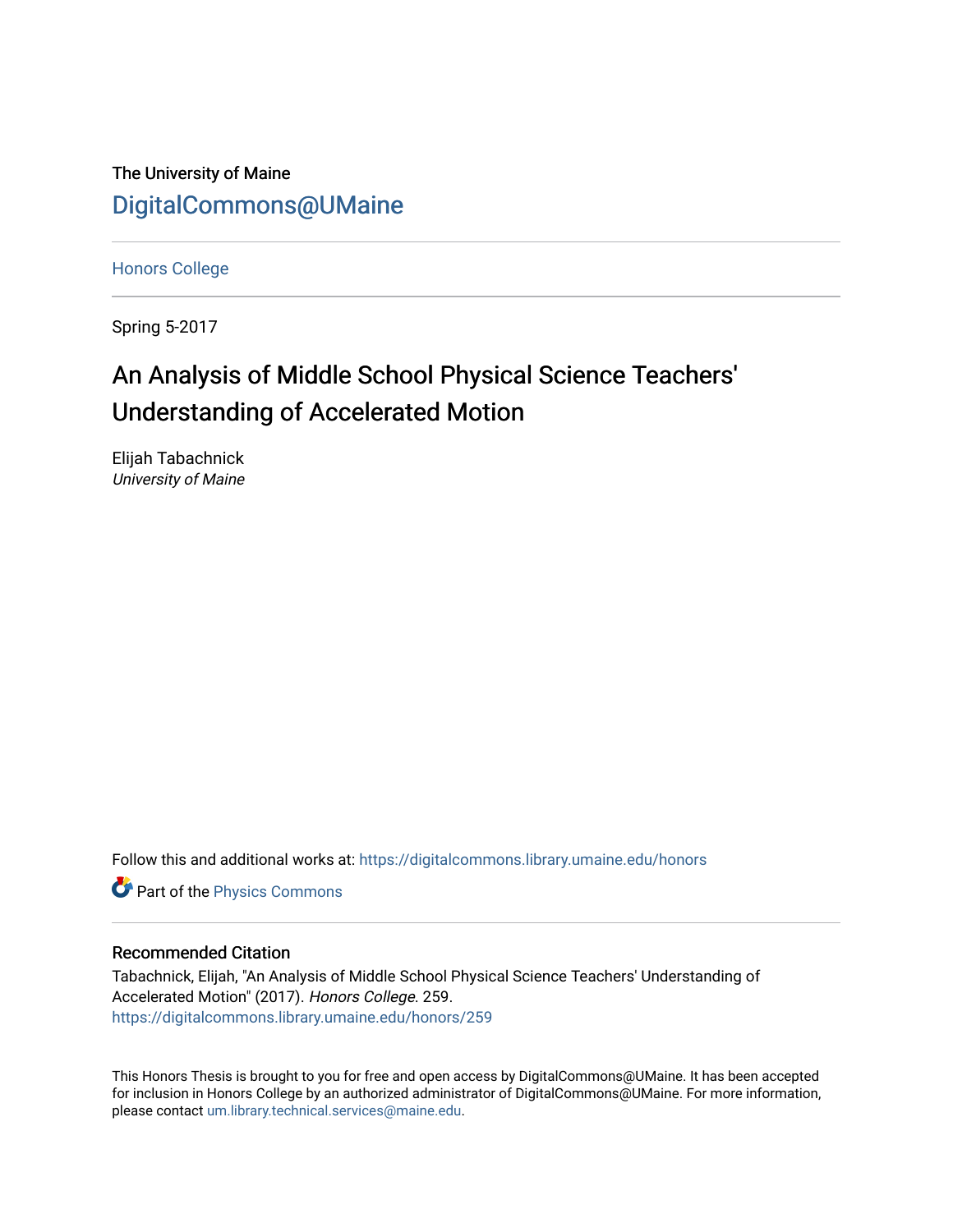# AN ANALYSIS OF INSERVICE PHYSICAL SCIENCE TEACHERS' UNDERSTANDING OF ACCELERATED MOTION

By

Elijah J Tabachnick

A Thesis Submitted in Partial Fulfillment of the Requirements for a degree with Honors (Physics)

The Honors College

University of Maine

May 2017

Advisory Committee:

Michael C. Wittmann, Professor of Physics, Thesis Advisor John R.Thompson, Professor of Physics, Academic Advisor MacKenzie R. Stetzer, Assistant Professor of Physics Chris Mares, Professor with the IEI, Honors College Justin Dimmel, Assistant Professor of Mathematics Education and Instructional Technology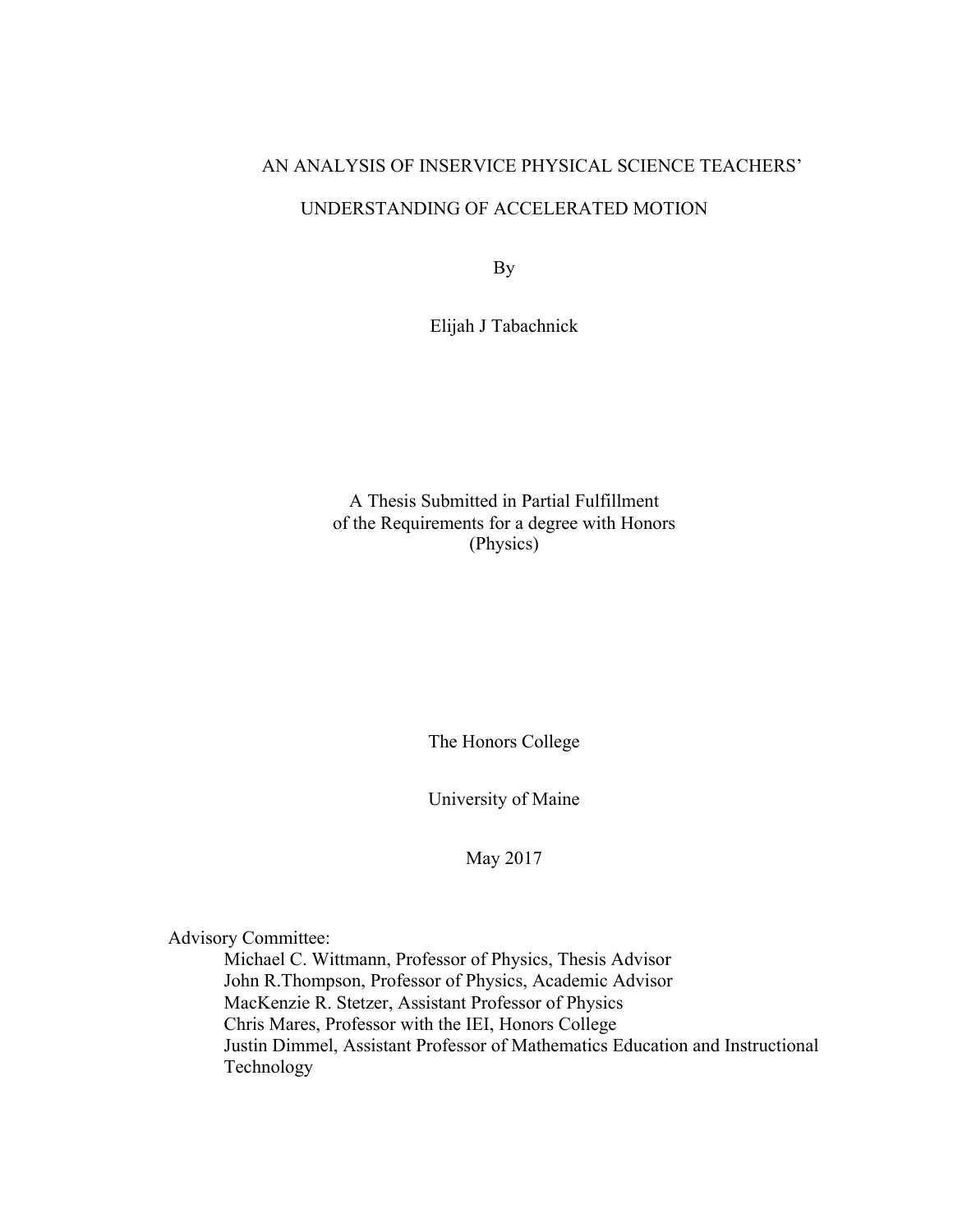### **Abstract**

Continued observation of teachers within the University of Maine Physical Sciences Partnership showed persistence over many iterations of professional development (PD) the use of an inconsistent model of accelerated motion. This model identified acceleration in the same direction as velocity as positive (speeding up is defined as positive acceleration) and acceleration opposed to velocity as negative; we will call this the speed model. We found use of this model in middle school physical science teachers in a survey and through interviews. A PD activity was also observed to study the teachers' use of vectors and coordinate systems to solve kinematics problems. The "speed model" is used in place of the coordinate-based formalism of physics – termed the "direction model" in this paper – even though the speed model is insufficient to describe all physical situations. After careful identification of teacher resources, we see that they have the mathematical skills, and ability to use vectors within a coordinate system, which should allow them to arrive at the direction model; however, when faced with acceleration questions, many revert to using the speed model. The speed model may come from minus sign confusion in calculating changes in velocity, or it may be a velocity-dependent coordinate system; either way its persistence in the teacher population needs to be addressed.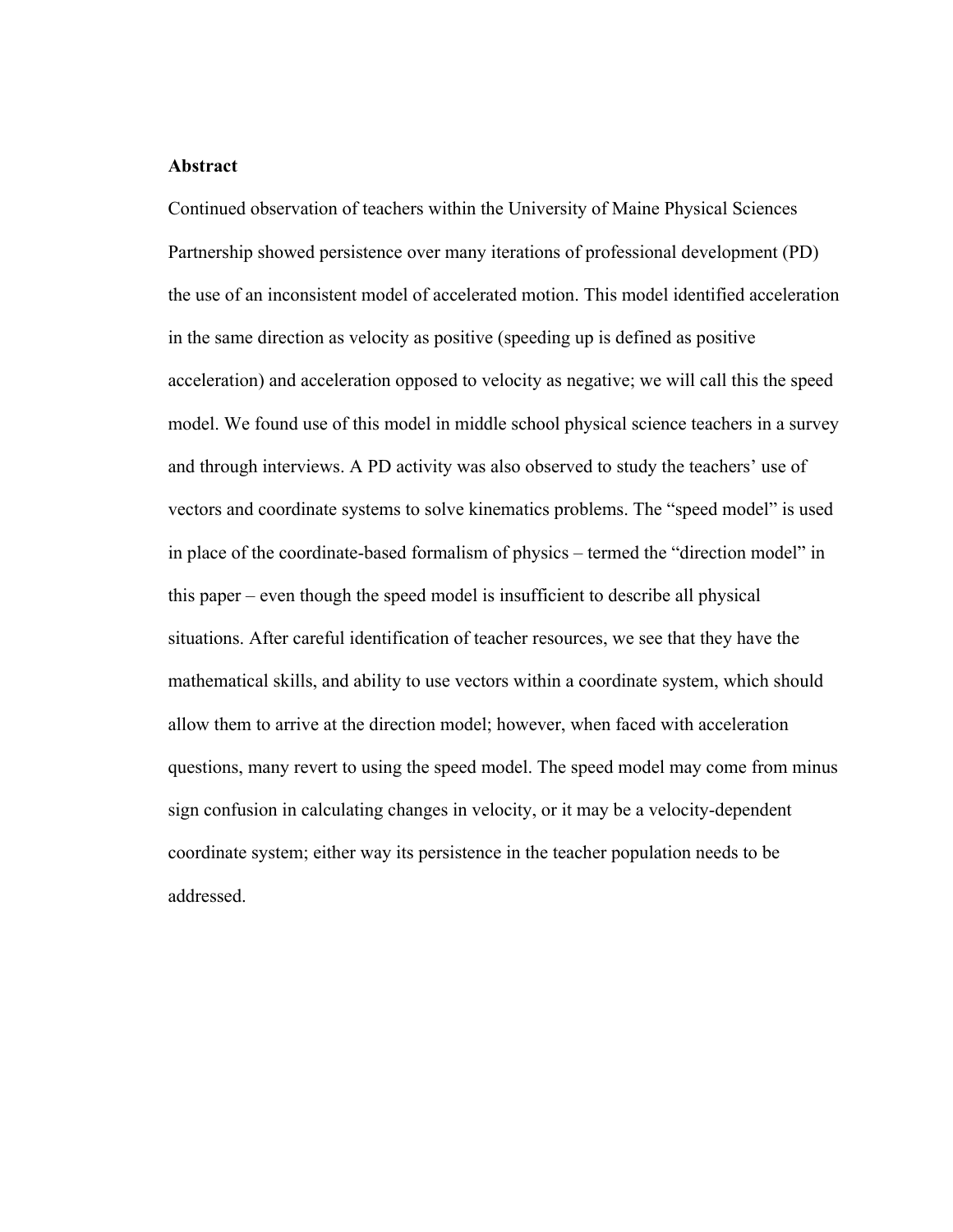## Contents

| A.              |  |
|-----------------|--|
| <b>B.</b>       |  |
| $\mathcal{C}$ . |  |
| D.              |  |
|                 |  |
|                 |  |
|                 |  |
| $A_{\cdot}$     |  |
|                 |  |
|                 |  |
|                 |  |
| <b>B.</b>       |  |
|                 |  |
|                 |  |
|                 |  |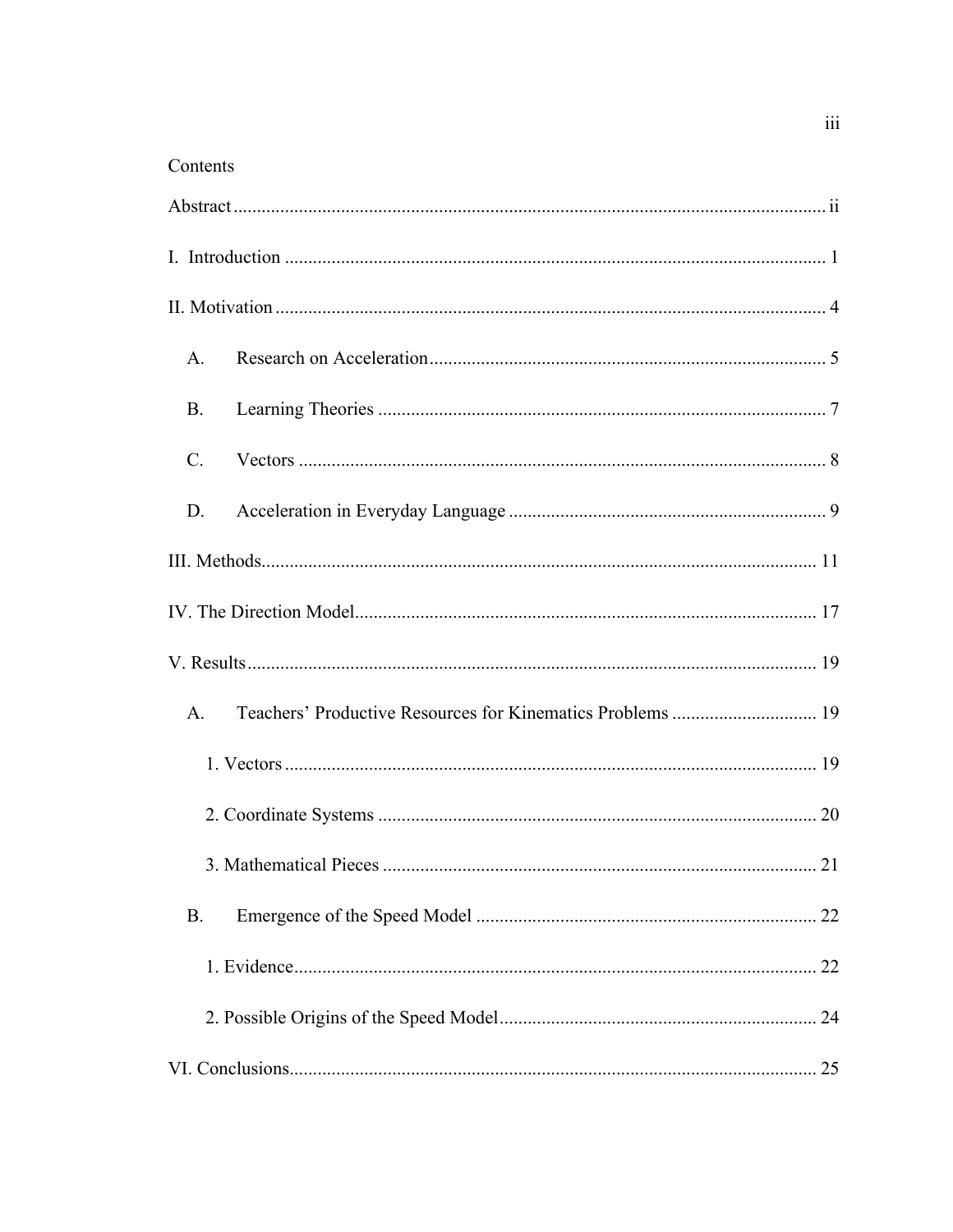# Table of Figures

# $iv$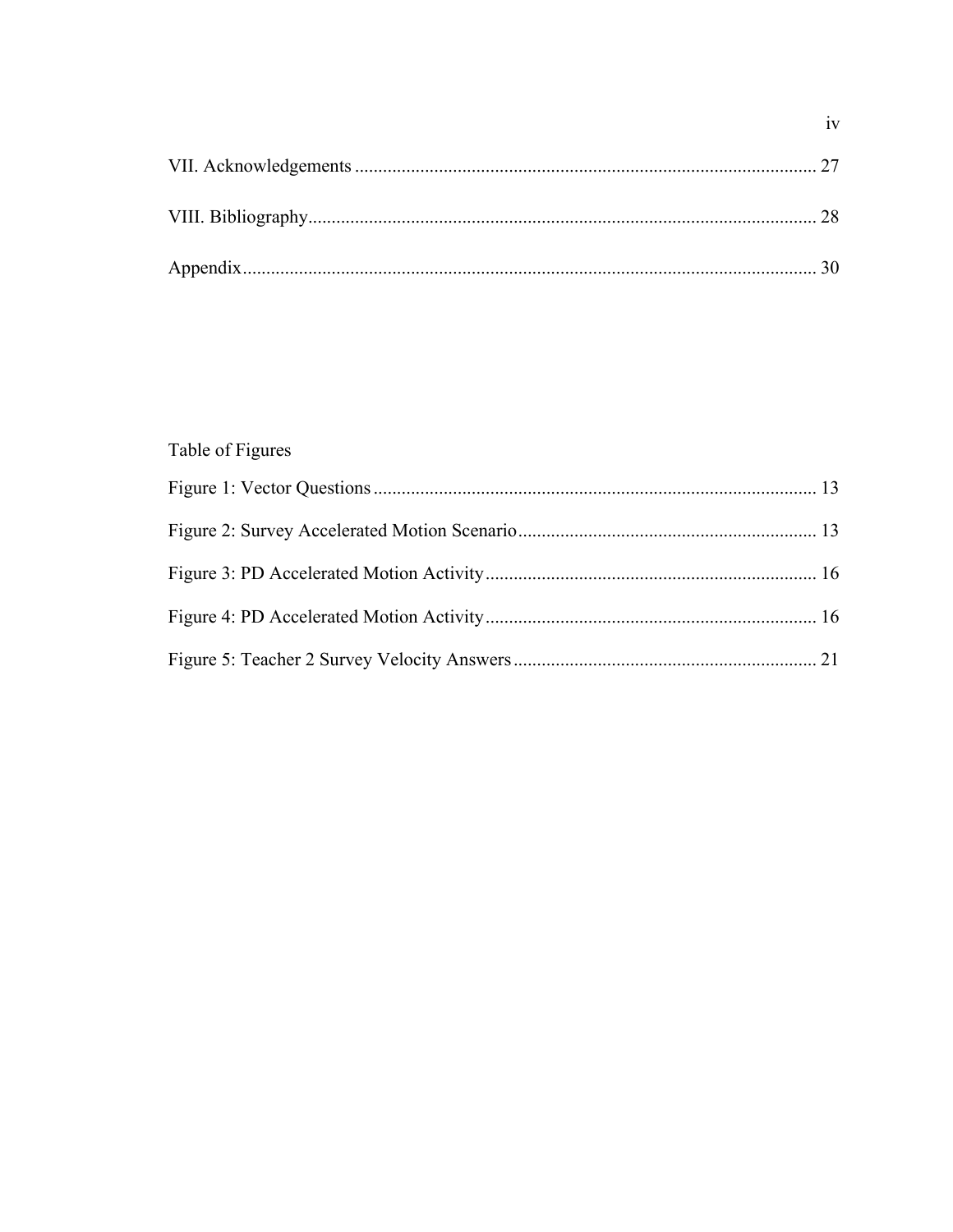#### **I. Introduction**

The purpose of our study was to assess teachers' use of an incomplete model of accelerated motion which was identified over the course of a few years of observation in a population of middle school physical science teachers. We study teachers' content knowledge as a means of improving instruction of physics at the middle school level. Teachers' content knowledge and knowledge of curriculum both affect the efficacy of instruction (Hill, Ball, & Schilling, 2008), and therefore the study of teachers' content knowledge is a step towards improving instruction for this difficult topic. Our focus on middle school physical science allows the improvement of physics teaching at an early stage. We target a specific standard in the NGSS related o defining kinematics in arbitrary coordinate systems and use vectors to accomplish this goal so that students are better prepared for High School physics. By improving middle school teaching, student will have more to take with them to high school and undergraduate physics classes.

The teachers were members of the Maine Physical Sciences Partnership (PSP), a collaboration of teachers brought together through the Research in STEM Education Center at the University of Maine. The model that was found labeled acceleration in a way that only sometimes agrees with the accepted physics formalism. This model says that when speed is increasing, the acceleration is positive, and when speed is decreasing, acceleration is negative. Because this model relies on the colloquial terms "speeding up" and "slowing down," it will be referred to as the "speed model." Acceleration is a vector quantity, meaning that its direction is dependent on the coordinate system and is defined by the direction of the change in velocity; for simplicity this will be called the "direction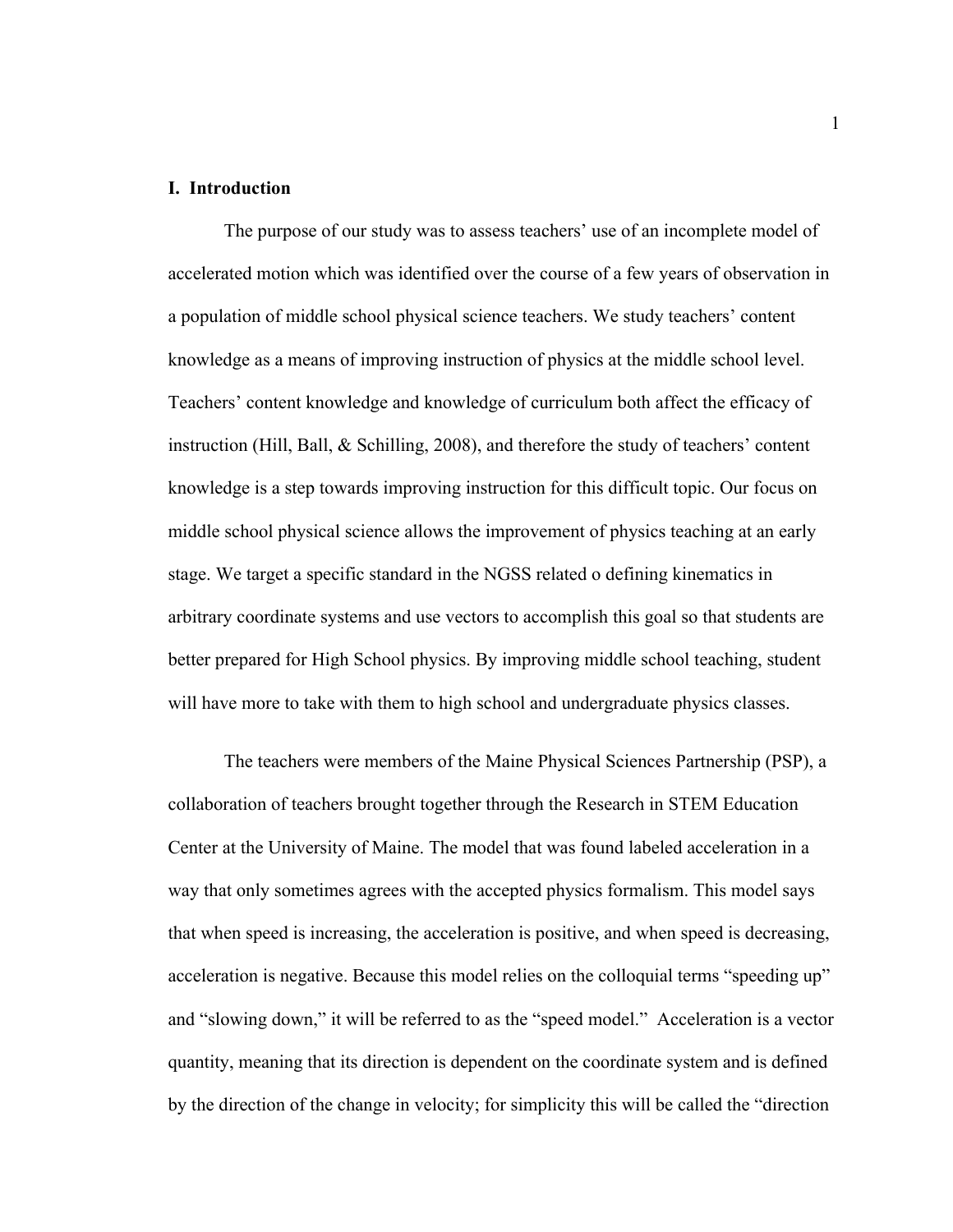model." The speed model aligns with the direction model of acceleration in cases in which an object's velocity is positive (Table 1), which may be partially the cause of the issue for solving accelerated motion problems.

This project was conducted in collaboration with a Master's Thesis project by Peter Colesworthy, who was designing a new module to address the speed model in the  $8<sup>th</sup>$  grade physical science unit and give students new tools to incorporate the direction model in an grade-appropriate way. Students at that age are not expected to deal with kinematics in an algebraic way (NGSS Lead States, 2013). Teachers with the PSP use the Project Based Inquiry Science curriculum for 8<sup>th</sup> grade science. Kinematics is covered by the Vehicles in Motion text (Kolodner, 2010). Colesworthy's proposal was to introduce vectors to the middle school Vehicles in Motion Module as a tool for interpreting kinematic quantities in reference to a fixed coordinate system. When vectors are used, students see the connection between displacement, velocity and acceleration as arrows which represent directed quantities with a magnitude and direction.

| <b>Direction</b><br>of Velocity<br>$(+ or -)$ | Speeding up or<br>slowing down? | <b>Speed model</b><br>interpretation | <b>Direction Model</b><br>interpretation | <b>Agreement of</b><br>both Models |
|-----------------------------------------------|---------------------------------|--------------------------------------|------------------------------------------|------------------------------------|
|                                               | Speeding up                     | Positive a                           | Positive a                               | Yes                                |
|                                               | Slowing down                    | Negative a                           | Negative a                               | Yes                                |
|                                               | Speeding up                     | Positive a                           | Negative a                               | N <sub>0</sub>                     |
|                                               | Slowing down                    | Negative a                           | Positive a                               | N <sub>0</sub>                     |

Table 1: Comparison of Speed Model and Direction Model

The proposal is that by understanding kinematics through vector quantities, and representing these vectors within fixed coordinate systems, students will learn the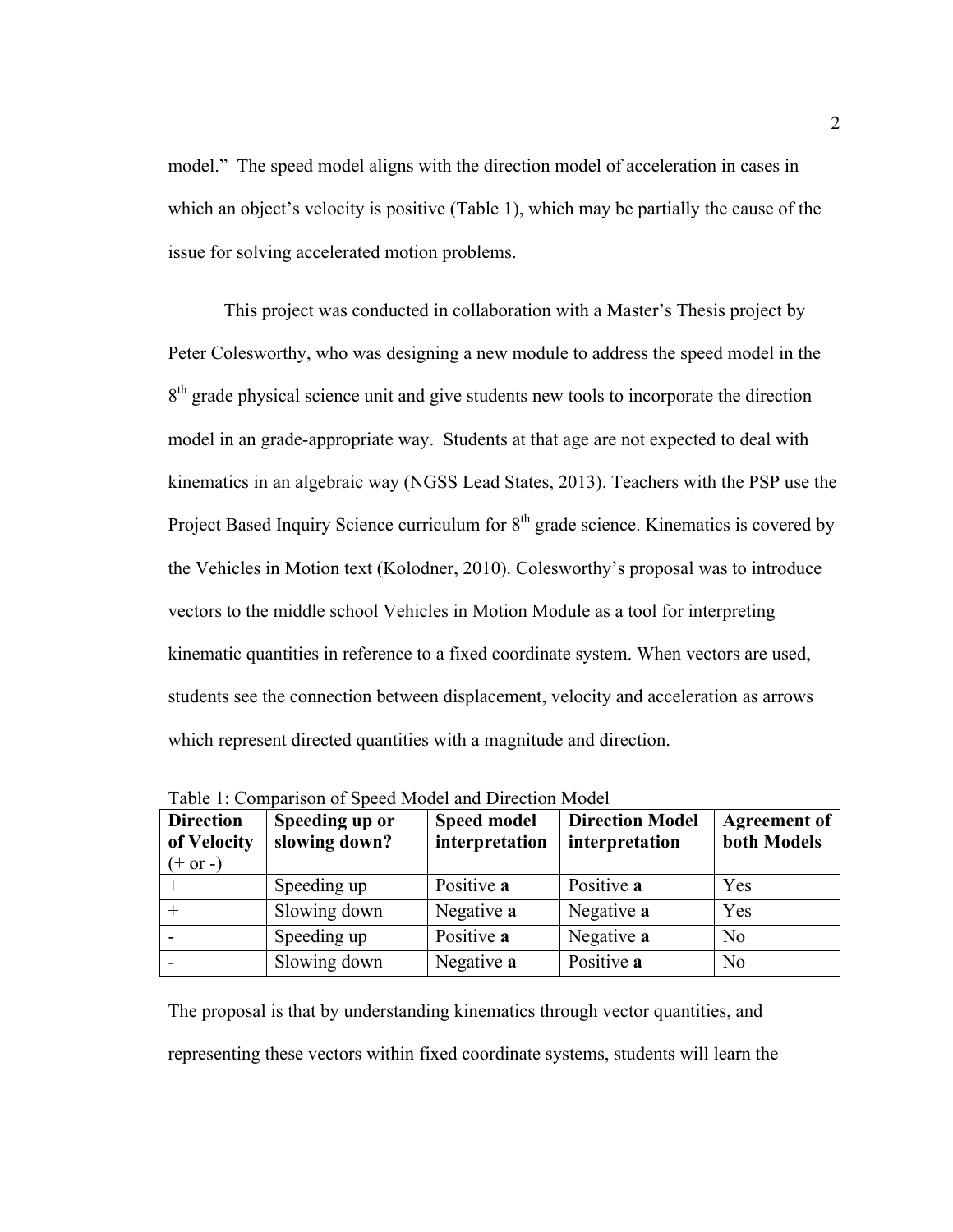direction model in a simple and grade-appropriate way that will simplify future physics classes.

Due to the nature of curricular change, when working on curricula we need not only consider the difficulties of learning physics and the possible solutions. We must also show that our changes target the standards for learning set by the state department of education. In Maine, mathematics is governed by the Common Core State Standards (CCSS) (National Governors Association, 2010) and physics is structured through the Next Generation Science Standards in most schools involved in the PSP (NGSS Lead States, 2013). NGSS is organized by grade level and science field; we address the MS.PS.2.2 which states students should develop the skills to "Plan an investigation to provide evidence that the change in an object's motion depends on the sum of the forces on the object and the mass of the object" (NGSS Lead States, 2013). This does not mention vectors, but the *Core Ideas* section relating to PS.2.2 does not exclude vectors, which the 3<sup>rd</sup> grade standard prohibits. The standard reads, "All positions of objects and the directions of forces and motions must be described in an arbitrarily chosen reference frame" (NGSS, 2013). In the NGSS, eighth graders are limited to kinematics in one dimension, *i.e.,* points on a number line. Vectors on a number line have a direction and a magnitude with direction encoded in the sign of the vector. The CCSS states that  $6<sup>th</sup>$ grade students must "Understand that positive and negative numbers are used together to describe quantities having opposite directions" (National Governors Association, 2010). This justifies the conceptual capability of students in eighth grade to be introduced to vectors in one dimension and treat them both pictorially and mathematically.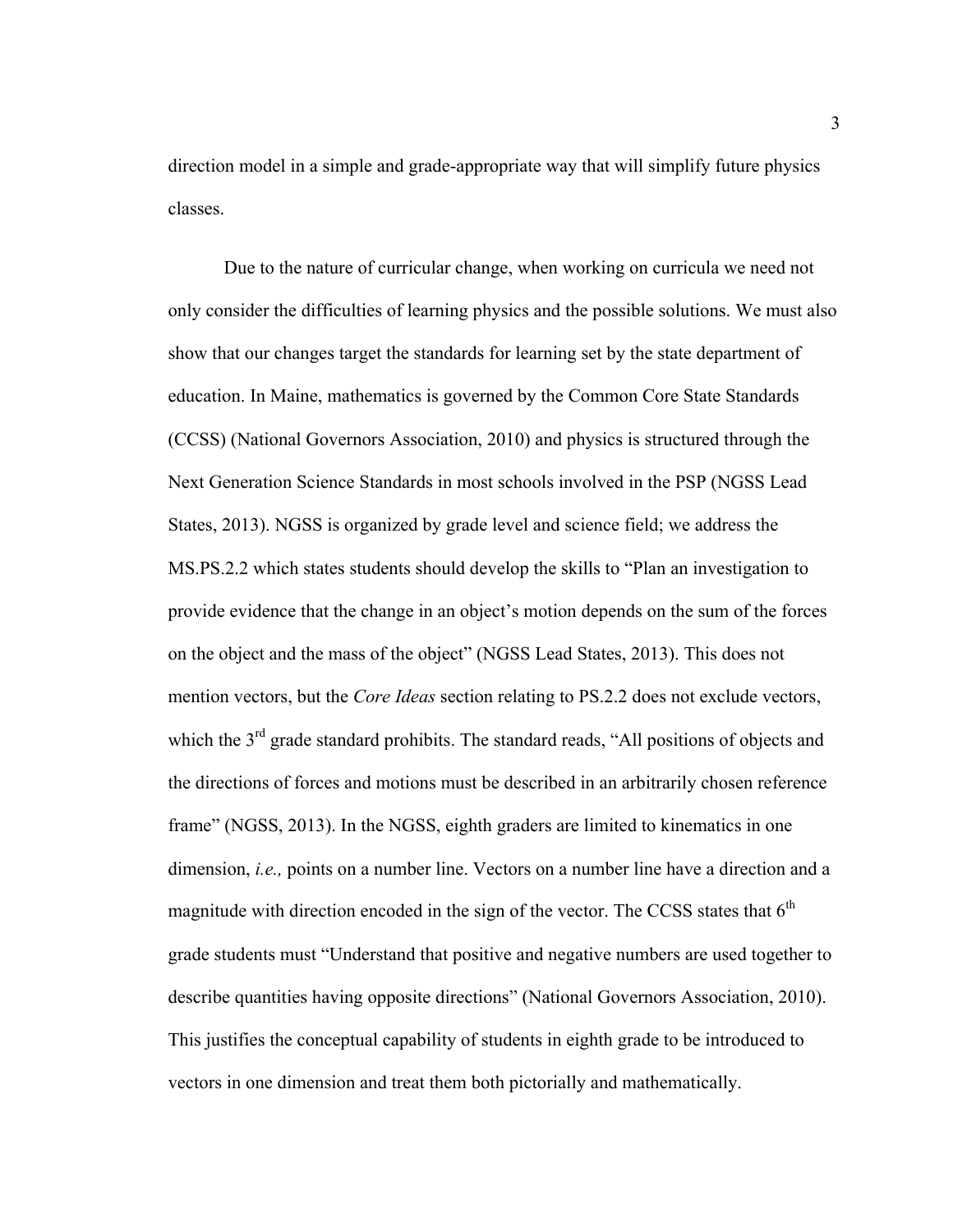To determine the teachers' commitment to the speed model, we must assess their interpretations of a few different accelerated motion situations and see how they use the speed model, and where it fits into their existing conceptual frameworks. Teachers were asked to complete a survey, were interviewed, and attended a PD activity. The purpose of these assessments was to see how teachers use the speed model in the context of their mental ecologies (Redish, 1994) and see how they solve acceleration problems. Mental Ecology is the natural system of a person's mental frameworks and conceptual pieces (Redish, 1994). If the speed model is used even though other resources are being applied correctly, the goal is to know what it is about the speed model that attracts the teachers to use that incomplete model. We wish to highlight the ability of teachers to solve physics problems by identifying productive knowledge pieces. We know that they deal with physics content every year and have a good set of resources for solving problems. We wish to determine what pieces the teachers have that apply to accelerated motion, and where the speed model fits into those teachers' mental ecology.

#### **II. Motivation**

The field of physics education research aims to improve instruction at all levels and all physics content areas. Our project focuses on kinematics and, more precisely, interpretations of accelerated motion in  $8<sup>th</sup>$  grade physical science. We need to improve instruction of acceleration to meet the NGSS standards for middle school physical science. However, acceleration has been shown to be difficult at any level of instruction (Knight, 1995; Reif & Allen, 1992; Shaffer & McDermott, 2005). The PSP uses the *Project Based Inquiry Science: Vehicles in Motion* (VIM) as the 8<sup>th</sup> grade curriculum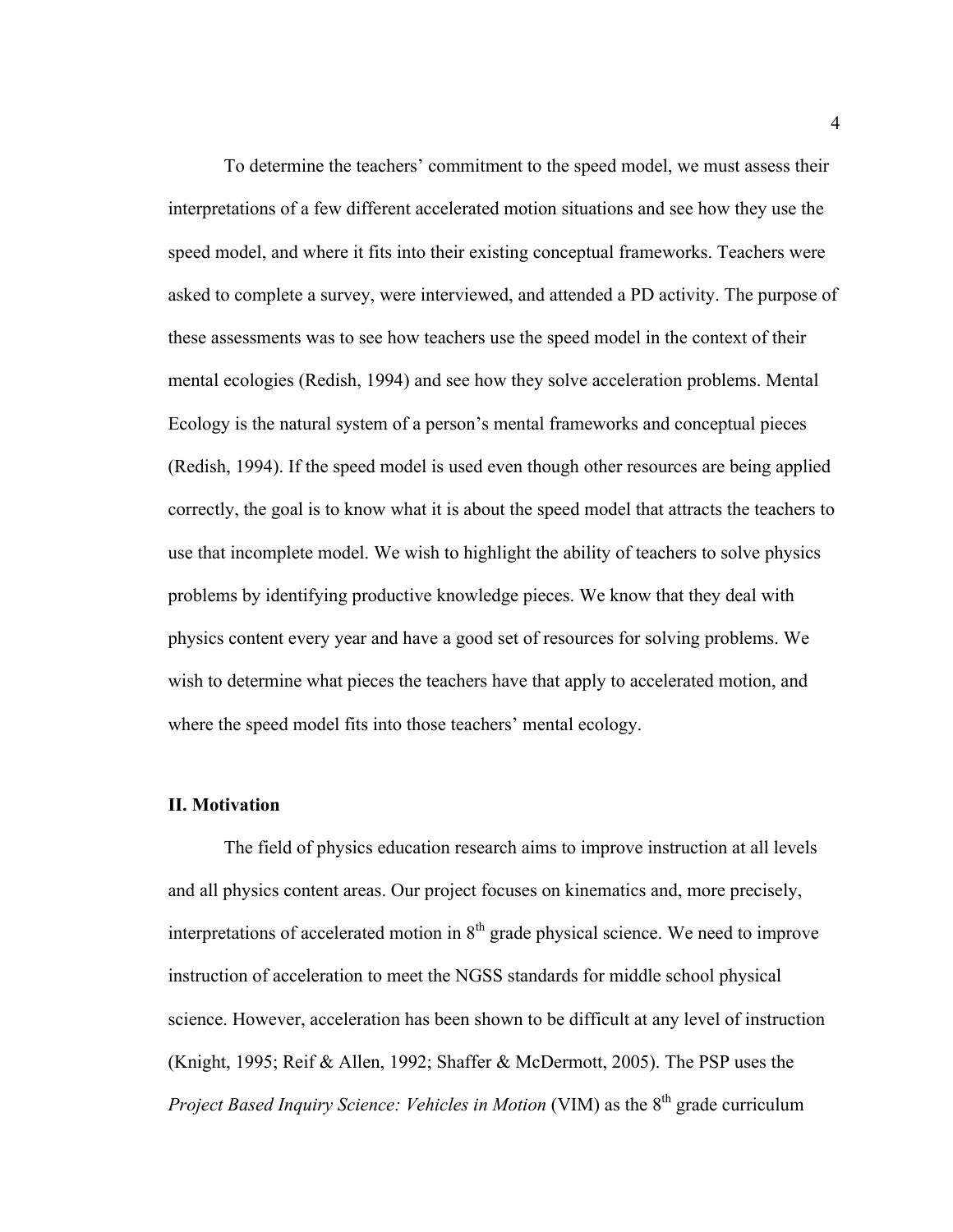module for the force and motion unit, which contains the speed model in the text (Kolodner, 2010), and the speed model has been shown to be used persistently by teachers in research done through the RiSE center (Kranich, Wittmann, & Alvarado, 2015; Kranich, 2016). At the eighth grade level, standards limit students to kinematics in one dimension without algebraic reasoning (NGSS Lead States, 2013), so we wish to help teachers understand the correct model in terms of the standards within which they are expected to teach. P. Colesworthy's thesis project involved creating a course module that introduced vectors to the VIM unit to provide another tool that students can use to understand kinematics in an intuitive way, and see how all vector quantities are labeled with directions which depend on the coordinate system.

#### **A. Research on Acceleration**

The VIM text contains the very misconception we wish to dispel with the introduction of the vector unit. "When an object is speeding up it has positive acceleration. When an object is slowing down it has negative acceleration" (Kolodner, 2010). This is not likely to be the root cause of our issue however; as we know that if people learned and accepted everything in textbooks, teaching would be much easier. Analysis of the teachers' responses to surveys administered by the RiSE center, after the implementation of VIM, showed need for improvement in a number of areas. Following that discovery, teachers had the opportunity to attend a PD to address some of the issues that were coming up in the first implementation of VIM. After the focused PD session, improvements were still not being made in a few crucial areas of the VIM content areas (Kranich, 2016). Finally in 2014, the VIM was overhauled to target misconceptions that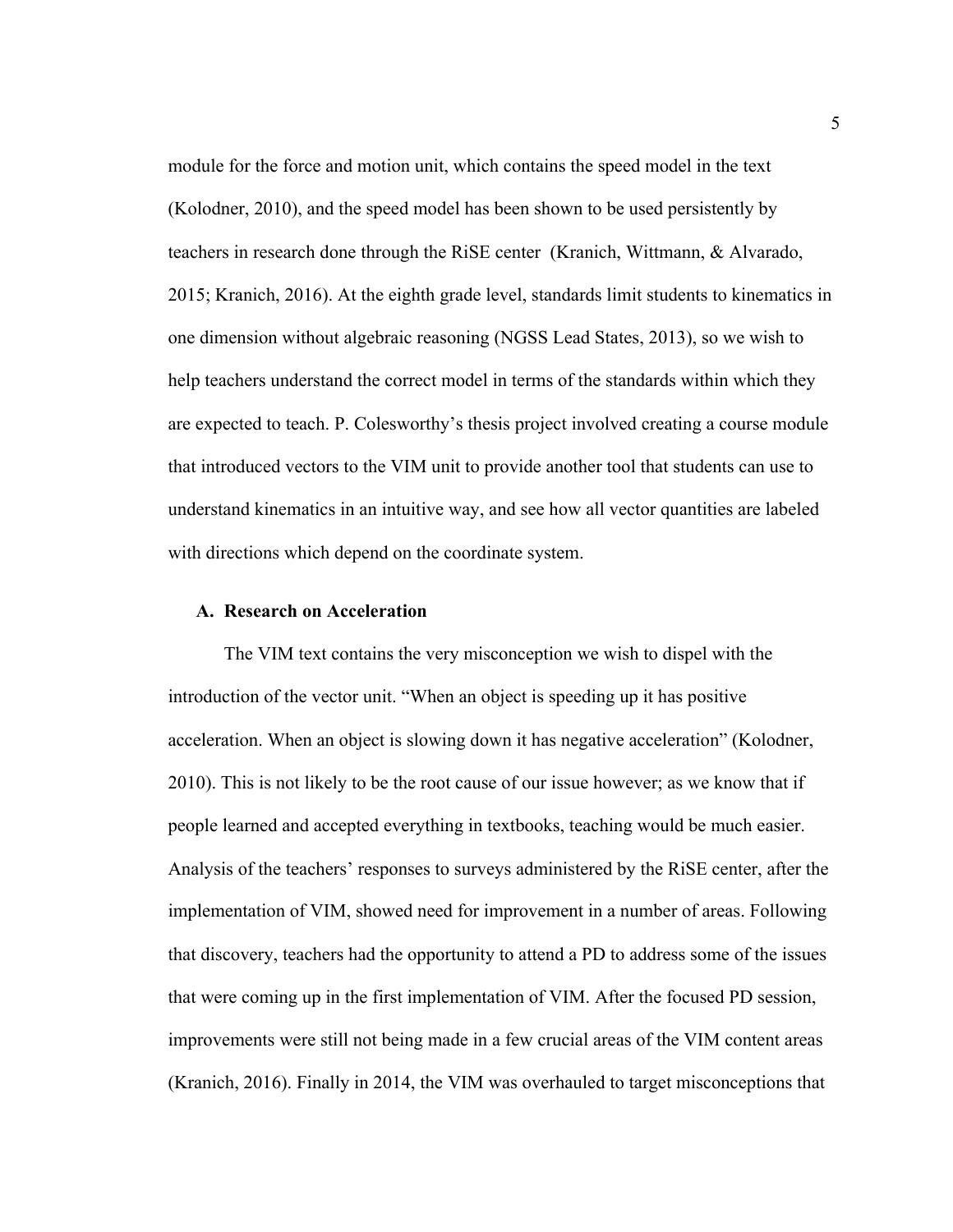were persistent through instruction with the original materials. After the overhaul there were improvements in overall performance and understanding seen in yearly surveys administered by the RiSE center, but at a small group PD there was evidence of the speed model of accelerated motion (Kranich, Wittmann, & Alvarado, 2015). At this PD, the competing models were discussed by two teachers representing the competing models for a problem involving acceleration. They found that their models agreed in certain circumstances (Table 1). The proposal by Colesworthy is that by introducing vectors into the beginning of the VIM curriculum we suggest an increased understanding of coordinate system use and vector quantities in kinematics.

Research on teaching acceleration shows that successfully imparting conceptual understanding is difficult. Accelerated motion is something that people experience in everyday life and those experiences interfere with instruction (Freudenthal, 1993). The literature also shows that visualizing acceleration is more difficult than other kinematic concepts, and that the same difficulties that exist in secondary students and undergraduates, are also present in graduate TA's (Shaffer & McDermott, 2005). To construct knowledge of the accurate physical formalism within teachers who have a naïve belief in the speed model, we need to use the existing pieces of knowledge that the teachers possess and build up to the accepted formalism (Smith III, diSessa, & Roschelle, 1994). In the literature there are a few different perspectives describing how learners arrive at incorrect conclusions about physics. Two of these perspectives are knowledge in pieces, and misconceptions; both of which are described in a paper in the context of teaching special relativity (Scherr, 2014). Knowledge in pieces reasons that concepts are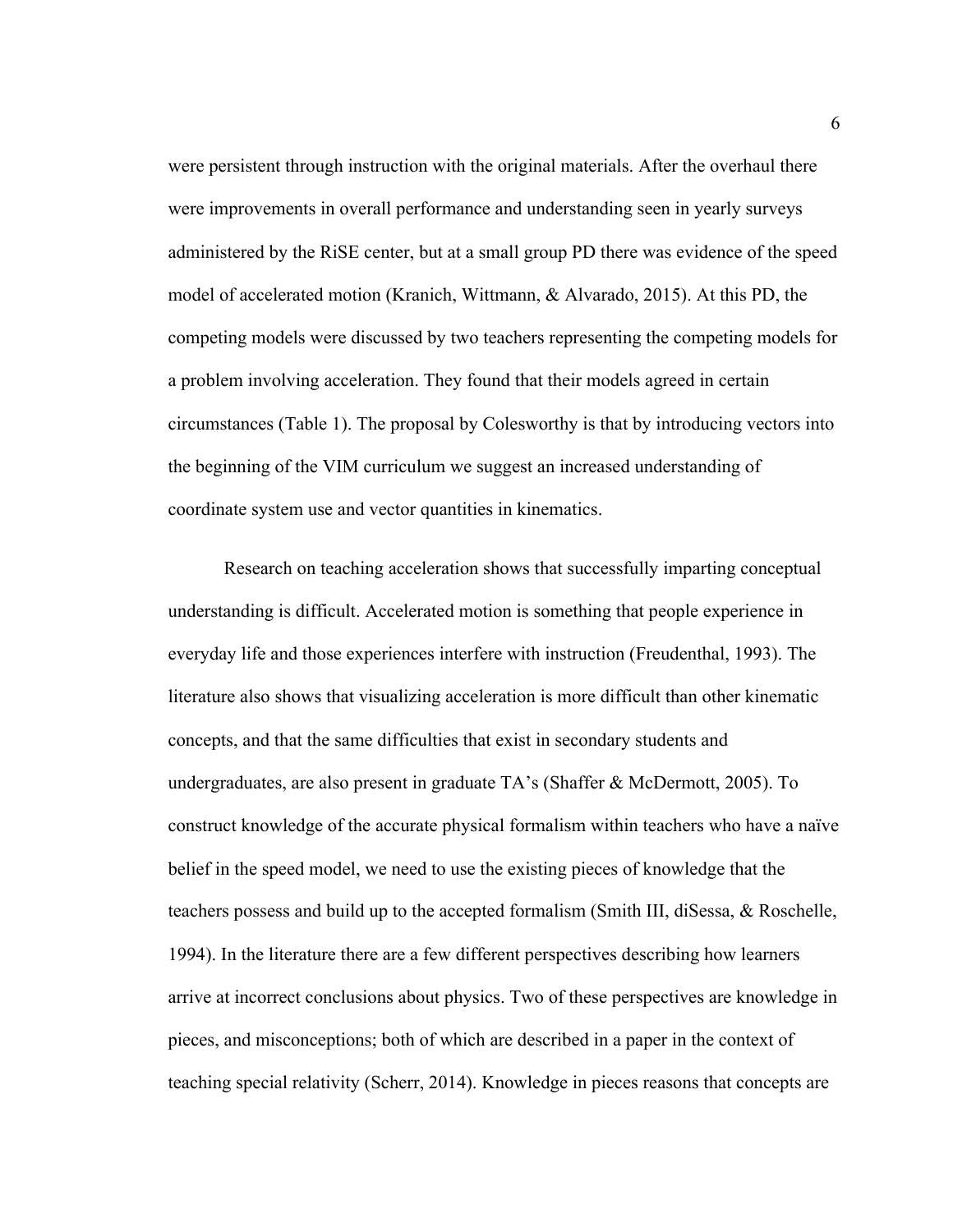malleable and subject to change slowly over a period of time, whereas the misconception reasoning states that ideas are rigid and difficult to change, but change can be sudden and fundamental. The misconceptions point of view is no longer widely found in the literature but it is common in the foundational literature of the field. We will highlight teacher resources and use the knowledge in pieces framework to describe their understanding of acceleration.

#### **B. Learning Theories**

By introducing vectors in the context of kinematics, we may be able to bring other concepts in that teachers are more comfortable with to make kinematics problems easier. Accommodation theory, where new information is synthesized with old knowledge by replacing an inadequate model, requires that learners feel that their existing model is inadequate. Learners must also find a new model which is shown to be more comprehensive and be reasonable and believable (Posner, Strike, Hewson, & Gertzog, 1982). Knowledge in pieces describes learners incorrect answers as the result as the misapplication of resources; by creating discomfort in their wrong answers, we can use accommodation theory to describe how the learner incorporates new pieces and uses them to solve problems in a way they did not do previously. Teacher belief in the speed model is preventing use of the direction model; to overcome this we wish to work through examples which challenge the old belief and provide evidence for the direction model (Hammer  $& Elby, 2003$ ). In a situation where we have a misunderstanding of a physical situation, we must take into account the teachers' previously held beliefs and construct the correct model from pieces they already possess. This project aimed to elicit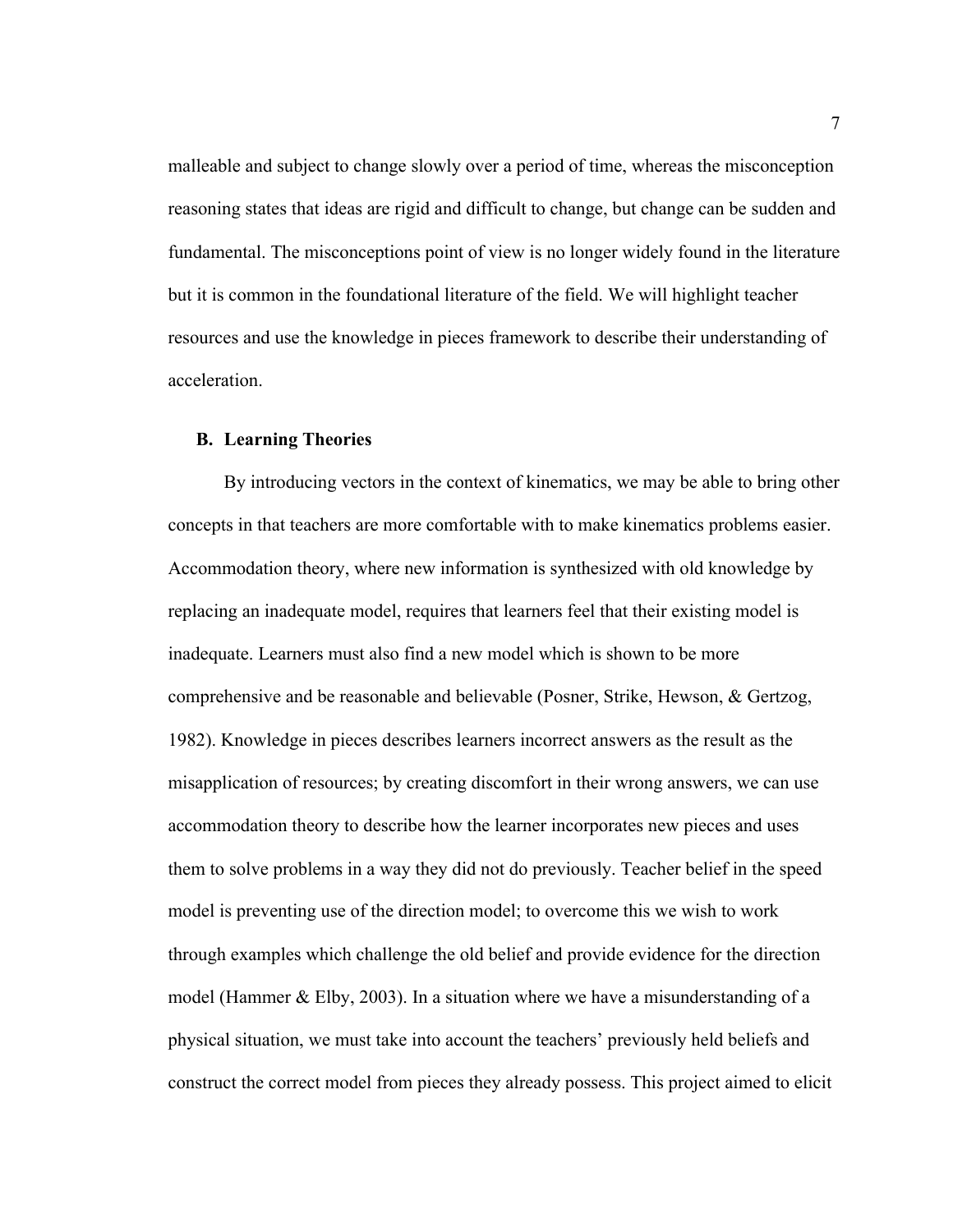the speed model, understand where it shows up when teachers solve problem, create a moment where they will realize that the model is not sufficient, and supply them with a new model which works for all situations and matches with the rest of the kinematic vector quantities. We will show the existing pieces, and analyze the use of the speed model within this framework.

### **C. Vectors**

The idea that vectors are needed as tool for understanding kinematics comes from research at the collegiate level, as many secondary teachers do not use vectors. To succeed in introductory college physics students need to understand vectors (Thornton  $\&$ Sokoloff, 1998). It is also well known that vector understanding is not easy (Nguyen & Meltzer, 2003; Barniol & Zavala, 2014; Flores, Kanim, & Kautz, 2004). At the middle school level, mathematics is not at the level expected of college freshman; however the idea of using a pictorial representation for kinematics can be extremely beneficial. We know that the inclusion of a vector unit prior to the teaching of force and motion was shown to increase high school students understanding of 1D vector concepts (Harada, Morgan, & Prause, 2006). Vectors can be made as simple as arrows, but to describe them accurately one also needs to understand coordinate systems. A 2010 paper by Hayes showed how students run into problems when coordinate systems are not used consistently in problem solving (Hayes & Wittmann, 2010). Hayes found that use of minus signs incorrectly leads to confusion about the direction of vectors quantities. In the context of accelerated motion, this could lead to misinterpreting equations implying the wrong sign for acceleration vectors.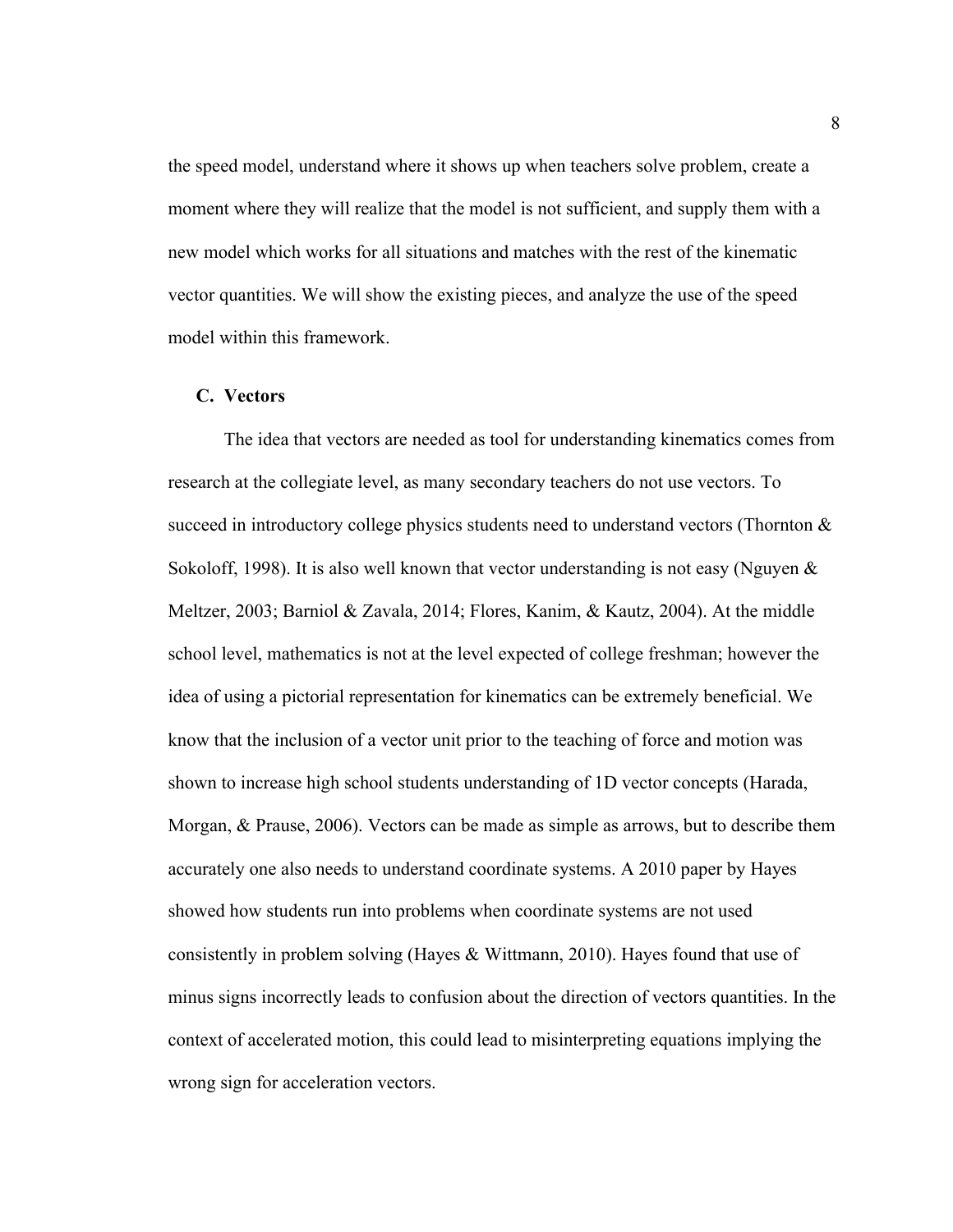We have seen ample motivation for our vector modifications to VIM from the physics literature. In addition, the topic of vectors is in the intersection of science and mathematics (Megowan, 2005). Mathematics education research has added a great deal to the pedagogy of vectors at the secondary and post-secondary levels. A 2003 paper by Watson and colleagues described mathematics learning as consisting of three levels representing the journey to attaining mastery of a concept (Watson, Spyrou, & Tall, 2003). These levels, or worlds, are the embodied, the proceptual – a combination of procedure and concept – and the formal. In terms of kinematics, the day to day experience of motion informs students understanding, this is followed by the use of symbols to encode information (proceptual) and finally the use of accepted formalism to allow easy communication of ideas with others. Vectors act as a procept to bridge the embodied experience of motion to the abstraction of formal kinematics. Vectors are a useful tool to access the physics we are studying and their position as a mathematical object allows us to add a new tool to teacher and student problem solving toolboxes.

#### **D. Acceleration in Everyday Language**

One other thing to consider when analyzing teachers' understanding of accelerated motion is the use of physics words in everyday language. Acceleration is difficult because of the everyday experience of driving in a car and stepping on the "accelerator". If a student is being driven in a car, the direction the car is pointing creates a natural positive direction for a self-centered coordinate system. In this experience, acceleration almost always aligns with the speed model. The terms "speeding up" and "slowing down" are used to determine the sign of the acceleration, and if a car always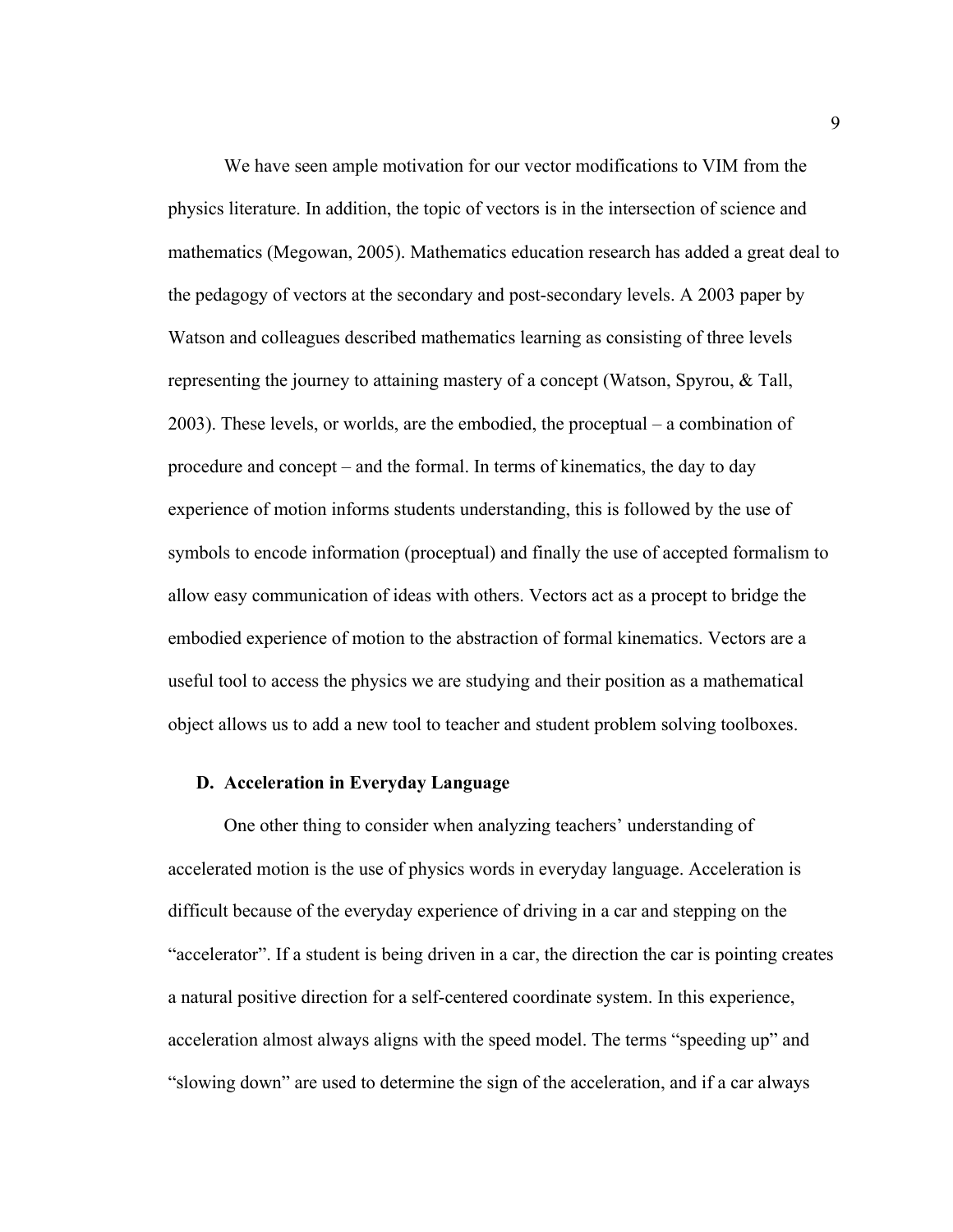points in the positive direction, then one is used to experiencing acceleration aligned with the speed model. The direction model says that our coordinate system should be fixed, such as the compass directions, and not one moving with us in the car. If we fail to make this distinction then positive acceleration is simply an increase in speed, without consideration of a fixed frame. In this way, addition to our speed can easily be confused for an increase in positive velocity, leading to the speed model. For example, imagine that we have an object moving with initial velocity of -3 m/s, and the velocity is changed by -1m/s (equation 1). The final velocity is found by vector addition of the initial velocity and the change in velocity. This comes up when discussing the mathematics behind vector addition, which is the conceptual base of using vectors to describe motion.

eq. 1 
$$
\overrightarrow{v_i} + \Delta \vec{v}
$$
 can be written two ways

$$
(-3)\left[\frac{m}{s}\right] + (-1)\left[\frac{m}{s}\right] = -[3+1]\left[\frac{m}{s}\right]
$$

Both terms in the equality are mathematically equivalent, but lead to different interpretations for the change in velocity. On the left the interpretation is that change in velocity is a negative value being added to a negative initial velocity. On the right the speed increased by a positive amount but the direction of the final velocity is negative. In the first case the change in velocity, and therefore the acceleration, is negative, but in the second case the speed increases and therefore acceleration is positive. The mathematical confusion shown by the different interpretations of equivalent mathematical statements is another motivation for using vectors to simplify problems. Vectors allow learners to see arrows drawn within a coordinate system so that the direction is always visually apparent.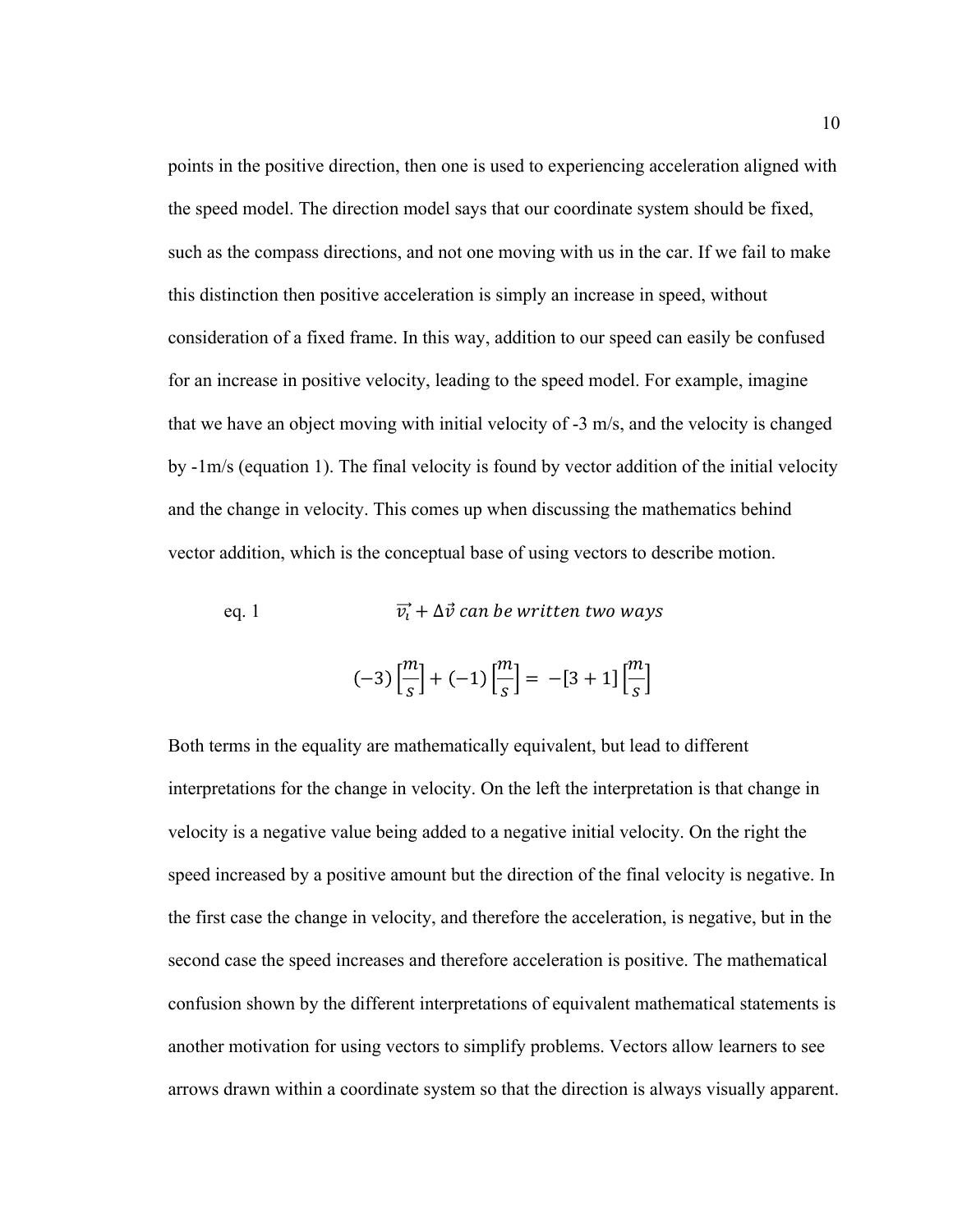The benefits of introducing vectors to this point in instruction are greater than just increasing a student's proficiency as measured by the NGSS. By starting to construct a formal definition of a vector, they will be better prepared to use the concept of vectors when they get to more advanced physics and mathematics in high school or college. The vector instruction maps directly to a scaffolded development of skills with vectors in two dimensions. Once students are comfortable with vector addition, it follows that addition in two dimensions will benefit as well. This type of addition has been identified as a difficulty for students at the introductory physics level (Aguirre & Rankin, 1989). By addressing the difficulty of students at the  $8<sup>th</sup>$  grade level, preparing them for future topics in physics, and targeting the standards set forth by the Maine Department of Education. Our project aims to improve the quality of learning in the physical sciences at the eighth grade level by understanding the teachers' resources and building new instructional skills.

## **III. Methods**

Data were collected from three sources: A pre-survey, one-on-one interviews, and PD sessions. Audio data were collected from the interviews and PD sessions, and the PD sessions were also video-taped. Surveys were completed on paper to allow for the drawing of vectors. All three targeted understanding of kinematics and the use of vectors in problem solving. The goal was to see what pieces are used in displacement and velocity problems that can be applied to acceleration. As the standards for middle school physics do not allow for algebraic solutions, we designed the survey to observe how teachers use vectors in kinematic problem solving.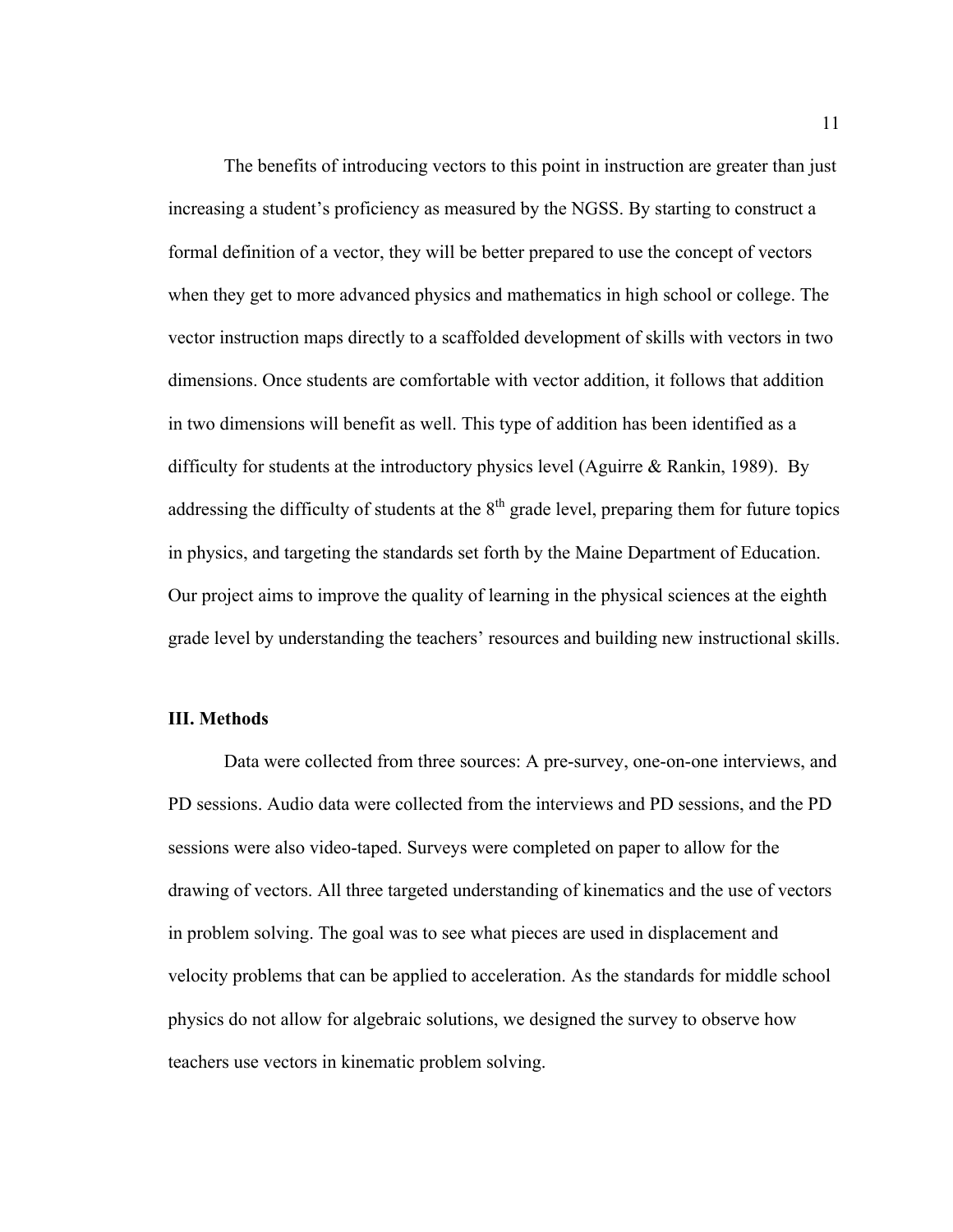The survey was divided into two sections. First, questions were asked to identify teachers' understanding of vector direction and magnitude. The pictures were adapted from the Force Concept Inventory (Figure 1, Hestenes, Wells, & Swackhamer, 1992). Following this was a series of questions about a ball that had an initial velocity towards a fan while experiencing a constant force. The survey gives positions and times in a "stop motion" series of figures (Figure 2). In this situation, there is a constant negative acceleration, meaning that in the first four seconds shown, the ball is slowing down with negative acceleration, and the last four seconds show speeding up with negative acceleration.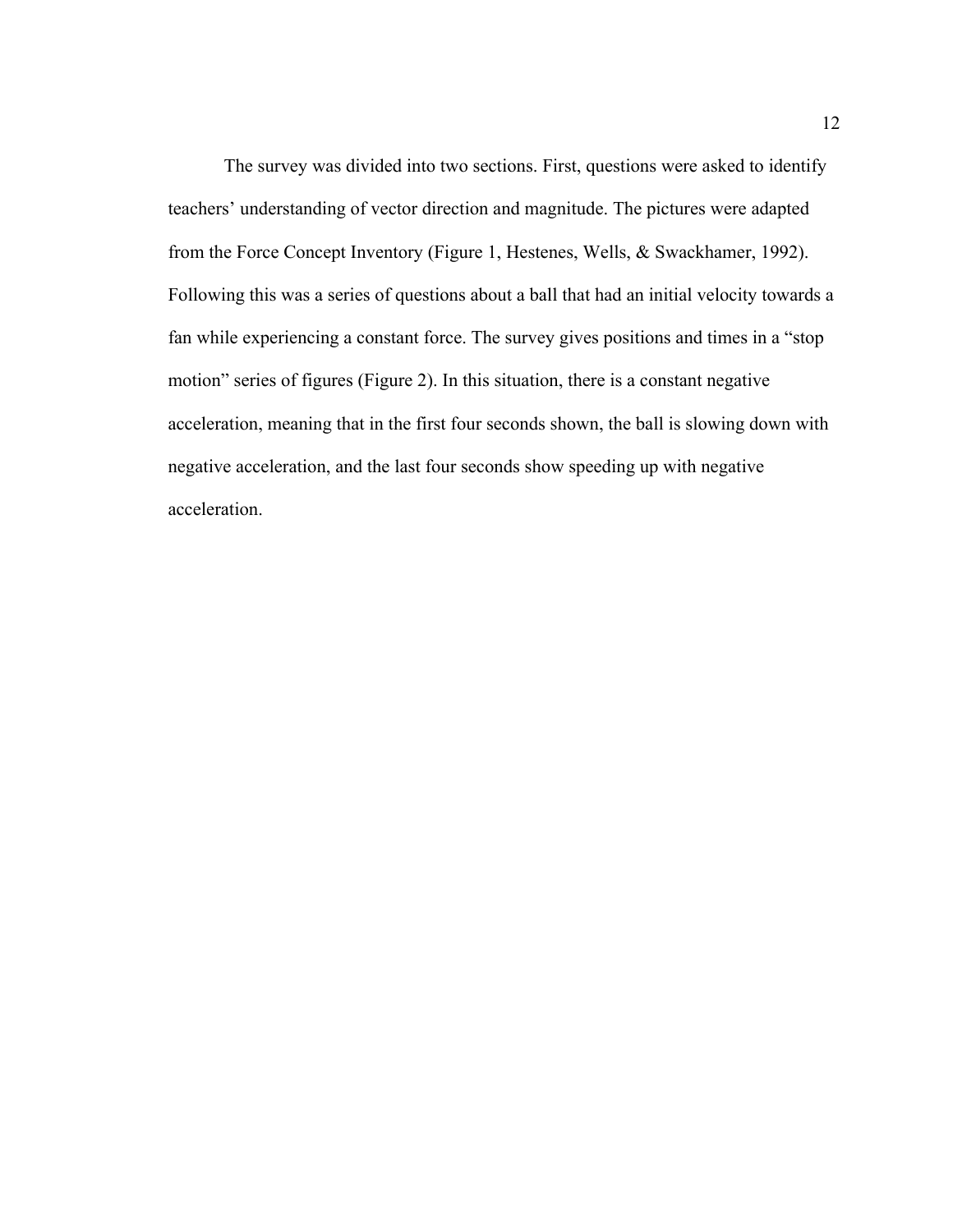#### **Figure 1: Vector Questions**

1. Which of the following vector(s) have the same *magnitude* as the vector on the left (vector  $A$ ). Circle all that apply.

|  | .   |      |     |  |  |         |  |  |     |   |  |  |  |  |         |   |  |
|--|-----|------|-----|--|--|---------|--|--|-----|---|--|--|--|--|---------|---|--|
|  |     |      |     |  |  | _______ |  |  | ___ |   |  |  |  |  |         |   |  |
|  |     | ---- | -   |  |  |         |  |  | --- |   |  |  |  |  |         |   |  |
|  | --  | --   | . . |  |  |         |  |  |     |   |  |  |  |  |         |   |  |
|  | --- |      |     |  |  |         |  |  |     | - |  |  |  |  | . .     | - |  |
|  |     |      |     |  |  |         |  |  |     |   |  |  |  |  | nation. |   |  |

2. Which of the following vector(s) have the same direction as the vector on the left (vector A). Circle all that apply.

|  |  | . . |  |  |  |  |  | . . |  |  |  |  |  |  |  |
|--|--|-----|--|--|--|--|--|-----|--|--|--|--|--|--|--|

3. Which of the following vector(s) have the *opposite direction* as the vector on the left (vector  $A$ )<sub> $\circ$ </sub> Circle all that apply.

|  | __  |   |   |  |  |         |  |  |  |  |  |  |  |  |  |  |
|--|-----|---|---|--|--|---------|--|--|--|--|--|--|--|--|--|--|
|  |     |   |   |  |  |         |  |  |  |  |  |  |  |  |  |  |
|  |     |   |   |  |  | _______ |  |  |  |  |  |  |  |  |  |  |
|  |     |   |   |  |  |         |  |  |  |  |  |  |  |  |  |  |
|  |     | - | - |  |  |         |  |  |  |  |  |  |  |  |  |  |
|  | --- |   |   |  |  |         |  |  |  |  |  |  |  |  |  |  |

We asked teachers to draw displacement vectors, and draw the change in the displacement vectors. Because the time intervals are all equal (and by design also equal to one second), the displacements over 1s intervals are also average velocities, and the changes in average velocity are average accelerations.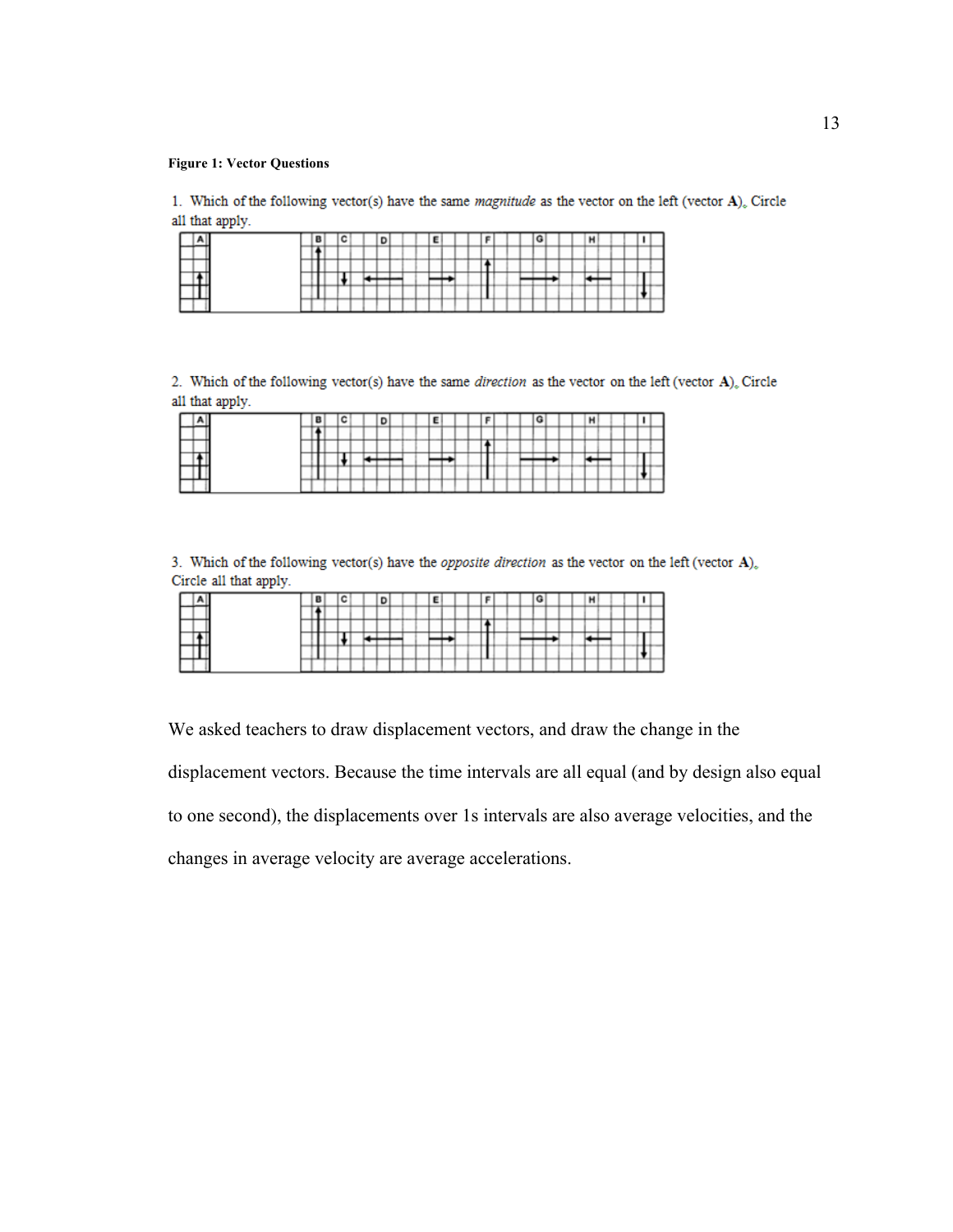**Figure 2: Survey Accelerated Motion Scenario**



Once all the vectors were constructed, we asked them to identify regions in which the velocity was positive and negative, and where the acceleration was positive and negative. (Note: the population of the survey is larger and contains teachers who do not teach middle school physical science because it was administered at a large meeting of STEM teachers who were gathered for a collaborative; for our analysis, we looked only at those teachers who regularly teach  $8<sup>th</sup>$  grade physical sciences. See Appendix A for full text of survey). We asked questions on displacement and velocity to see what pieces teachers use to solve those problems, and to see if they use those pieces correctly when talking about accelerated motion. By using vectors to talk about displacement and velocity, teachers must show how they think about vectors within a coordinate system so that when asked about acceleration, the use of the speed model will be apparent.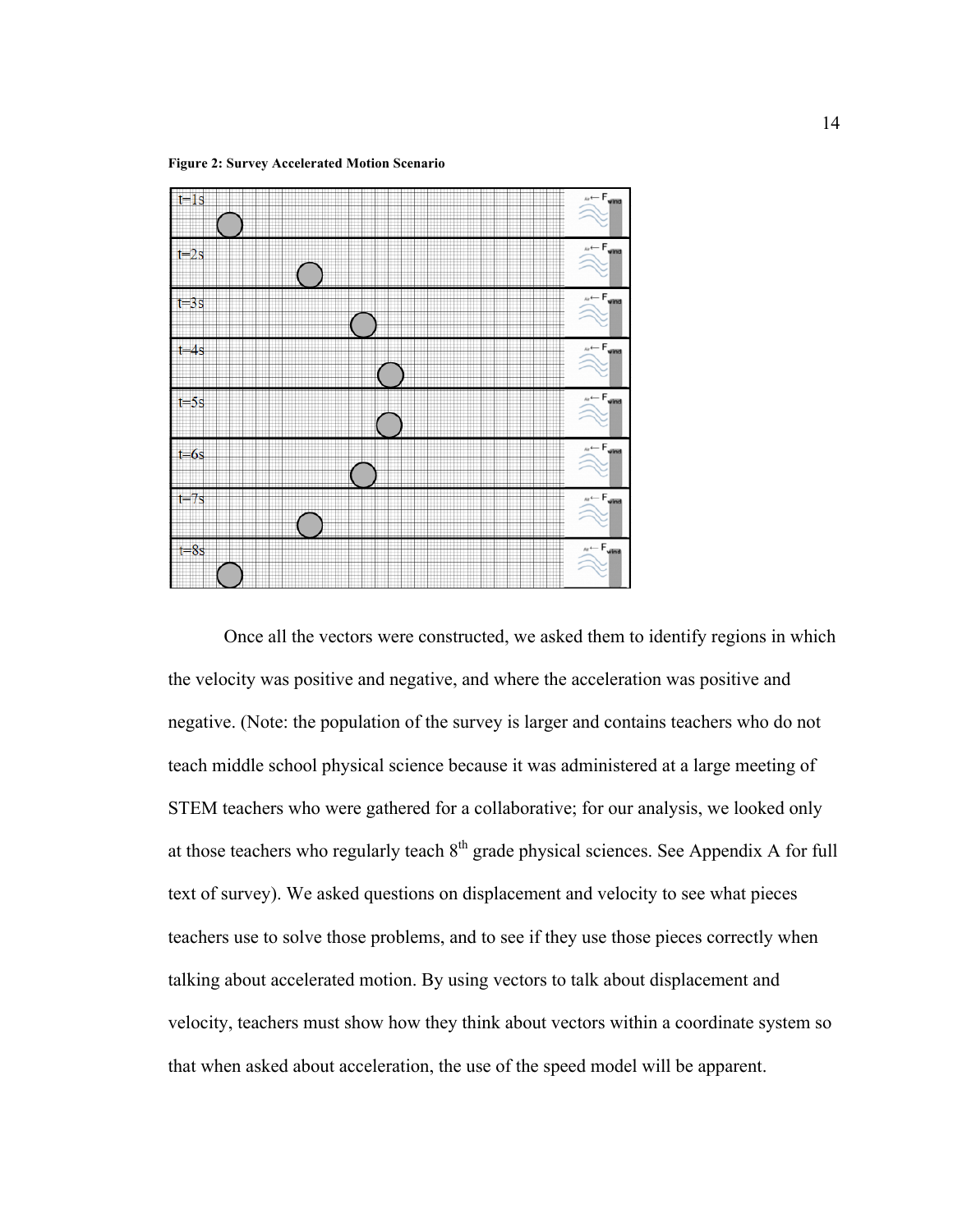The interviews were conducted one-on-one with the researcher, and audio recorded. The audio recordings were then analyzed and transcribed. There were three tasks during the interview. First was a card sorting task to prime think-a-loud behavior and begin thinking about kinematics. The cards were: Mass, Force, Displacement, Speed, Charge, and Acceleration. The goal was to get teachers to think about scalar and vector quantities, as well as talk about their thought processes out loud. This task is very open and so our anticipated result was not realized, but it did accomplish the goal of getting the teachers to think aloud and think about kinematics. The next section was two stop-motion pictures of uniform motion shown one after the other. We hoped to get the teachers thinking about vectors to describe motion, identifying uniform motion with vectors, and identifying a difference in direction as a difference in velocity. The final section was the most interesting and got at the heart of the issue of describing accelerated motion. We ask them to analyze the reverse of the survey question (the mirror image of Figure 2). That is, an object with an initial velocity to the left (in a positive to the right coordinate system) and a constant force to the right so that the ball slows down with positive acceleration, and then speeds up with positive acceleration. This task illuminated the teachers' ability to construct vectors that describe the motion of objects, as well as show the use of the speed model of accelerated motion.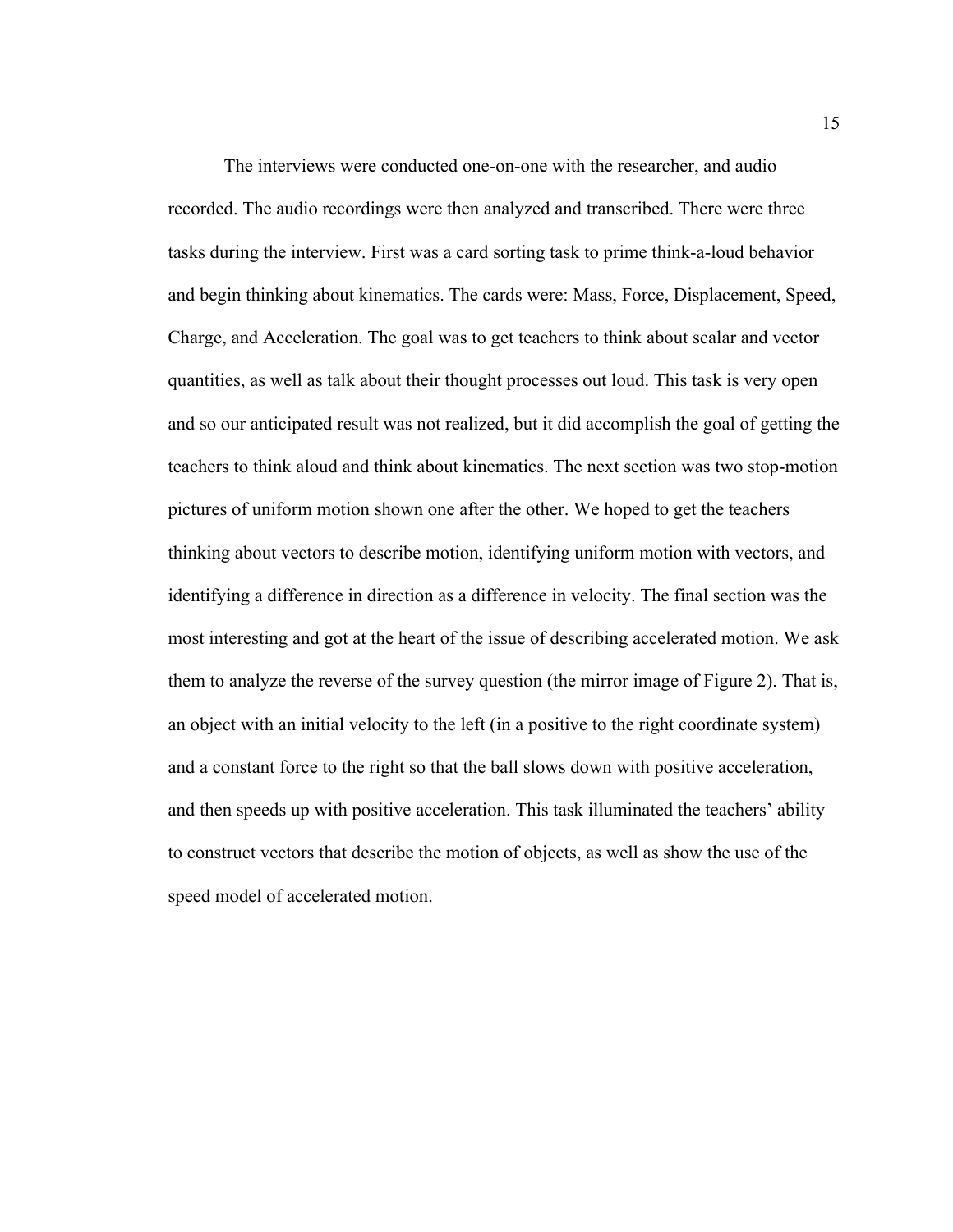

Finally, the PD activities focused on a new course module that introduced vectors to the vehicles in motion materials. The first PD session focused on uniform motion and displacements and using vectors. The second PD session reinforced uniform motion and using vectors to describe displacements and velocities, then gave a task covering accelerated motion. This task was an inclined track problem which was given as a physical set-up for the teachers to work through as an experiment. This incline was set up so that the ball always has a negative velocity, and was speeding up (Figure 3). Displacements were measured along the table, and not along the track.

Teachers were instructed to take data on the displacement over equal time intervals on the horizontal (the angle of inclination is exaggerated here for effect; the real slope was approximately 5 inches of rise for 7 feet of run). The locations of the ball at 1 second intervals were connected to make vectors; the displacement vectors were then abstracted to average velocity vectors. We then asked them for change in average velocity vectors. After all the vectors were constructed, we asked the teachers to interpret the motion and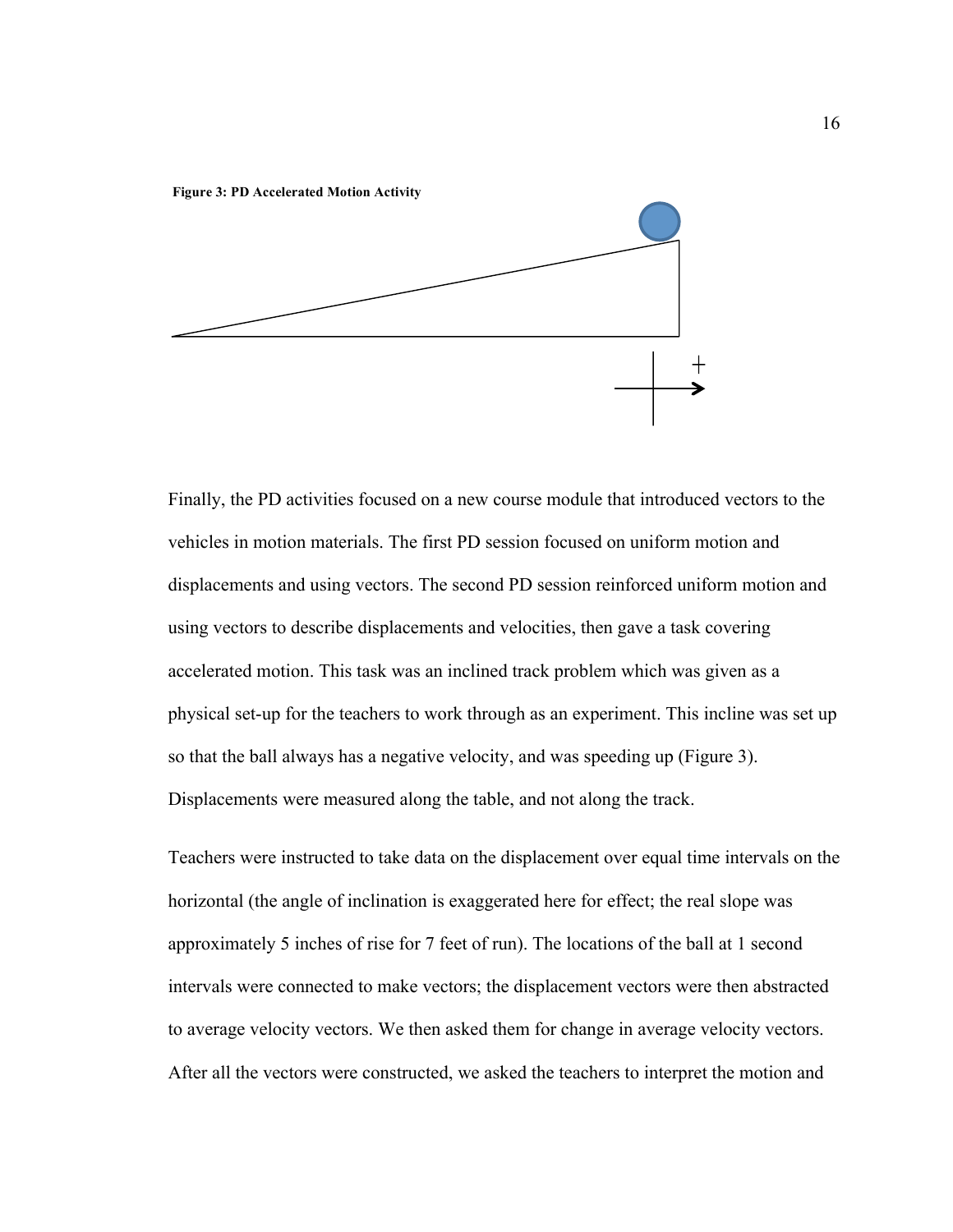give their description of the acceleration. Data from the PD came from this activity and the discussion around it, as teachers tied all concepts together here and realized the discrepancy between the two models.

### **IV. The Direction Model**

We ask, both in the interview and the survey, a question of accelerated motion in a fan-ball system (Figure 2). In the situation shown in the figure, positive is to the right and acceleration is always to the left (negative). The way that we wanted to see a correct answer constructed would be as follows. First, displacement vectors can be constructed between consecutive points and their magnitudes can be found with signs indicating direction. The displacement vectors are then used to obtain average velocity vectors because each represents the displacement over an equal time interval, each 1 second in duration. These findings can be represented in a table (table 2).

| <b>Time Interval</b> | <b>Displacement</b> | <b>Average Velocity</b> |
|----------------------|---------------------|-------------------------|
|                      |                     |                         |
| $[1,2]$ s            | $6$ [units]         | 6 [units $/s$ ]         |
| $[2,3]$ s            | $4$ [units]         | 4 [units $/s$ ]         |
| $[3,4]$ s            | $2$ [units]         | 2 [units $/s$ ]         |
| $[4,5]$ s            | $0$ [units]         | $0$ [units $/s$ ]       |
| $[5,6]$ s            | $-2$ [units]        | $-2$ [units / s]        |
| $[6,7]$ s            | $-4$ [units]        | -4 [units $/s$ ]        |
| $[7,8]$ s            | $-6$ [units]        | $-6$ [units / s]        |

Table 2: Displacements and Average Velocities Over 1s Time Intervals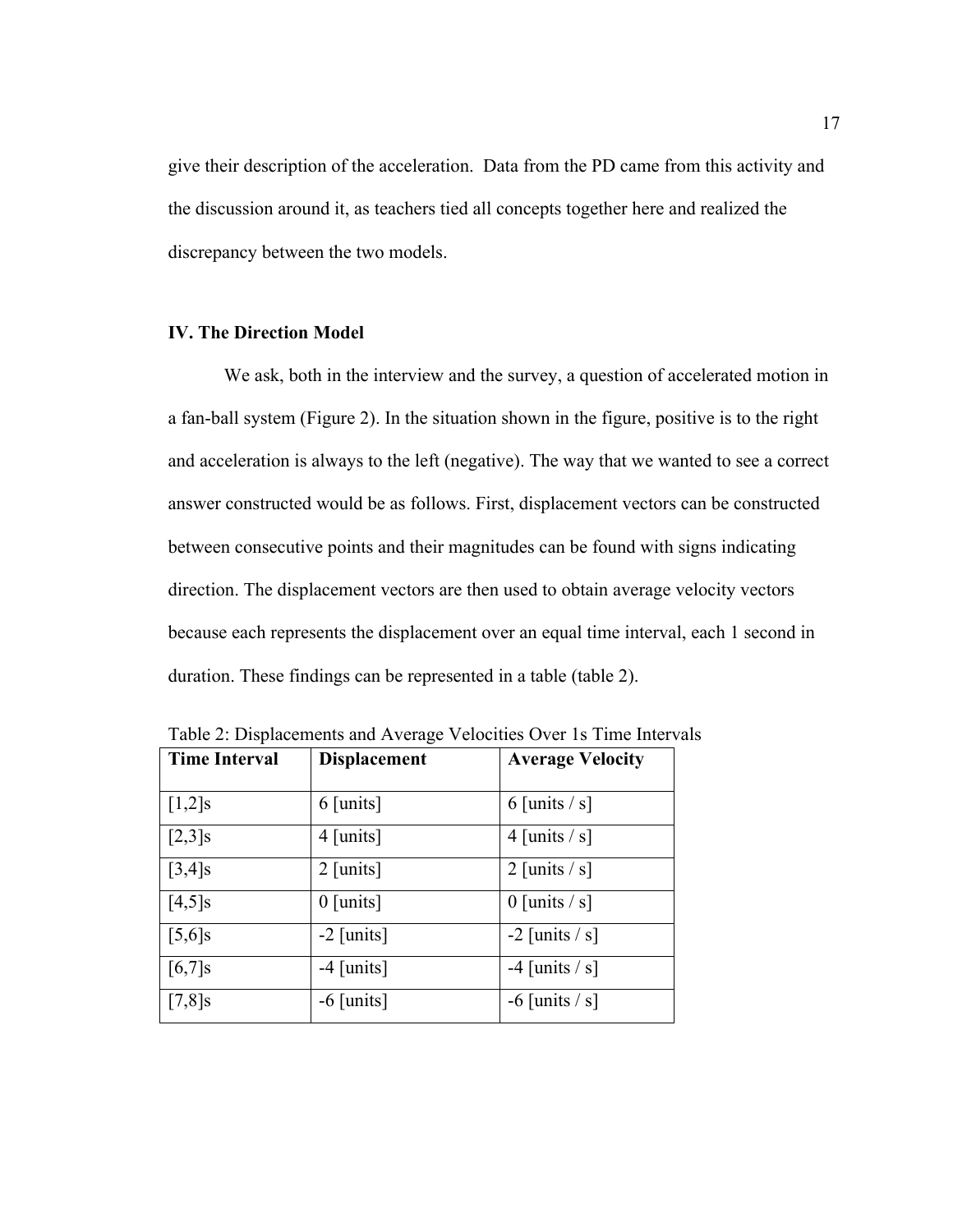After constructing average velocity vectors with magnitudes and directions denoted by the sign, change in velocity is found by subtracting one average velocity from the previous.

Eq. 2 
$$
\Delta \vec{v} = \vec{v}_{i+1} - \vec{v}_i
$$

These changes in velocity can be abstracted to acceleration vectors when divided by a 1 second interval. Because we have velocities for every integer second interval, the accelerations will be the average value of acceleration on half-integer, one-second intervals (table 3).

| <b>Time Interval</b> | $\Delta v$               | <b>Average Acceleration</b>                       |
|----------------------|--------------------------|---------------------------------------------------|
| $[1.5, 2.5]$ s       |                          | $-2$ [units / s] $\vert -2 \vert$ [(units / s)/s] |
| $[2.5, 3.5]$ s       |                          | $-2$ [units / s] $\vert -2$ [(units / s)/s]       |
| $[3.5, 4.5]$ s       | $-2$ [units / s] $\vert$ | $-2$ [(units / s)/s]                              |
| $[4.5, 5.5]$ s       |                          | $-2$ [units / s] $\vert -2$ [(units / s)/s]       |
| $[5.5, 6.5]$ s       |                          | $-2$ [units / s]   $-2$ [(units / s)/s]           |
| $[6.5, 7.5]$ s       | $-2$ [units / s] $\vert$ | $-2$ [(units / s)/s]                              |
| $[7.5, 8.5]$ s       |                          | $-2$ [units / s] $\vert -2 \vert$ [(units / s)/s] |

Table 3: Displacements and Average Velocities Over 1s Time Intervals

To an expert these results are obvious; we assume the fan is exerting a constant force on a ball which changes the velocity by the same amount, in the same direction, every second. This is evidence of constant acceleration for the whole situation shown. The subtle point here is that we used average velocities and accelerations to approximate what is happening when we only have data taken every second. It is possible (yet unlikely) that the ball travels way beyond the fan, dances around, and then neatly shows up in a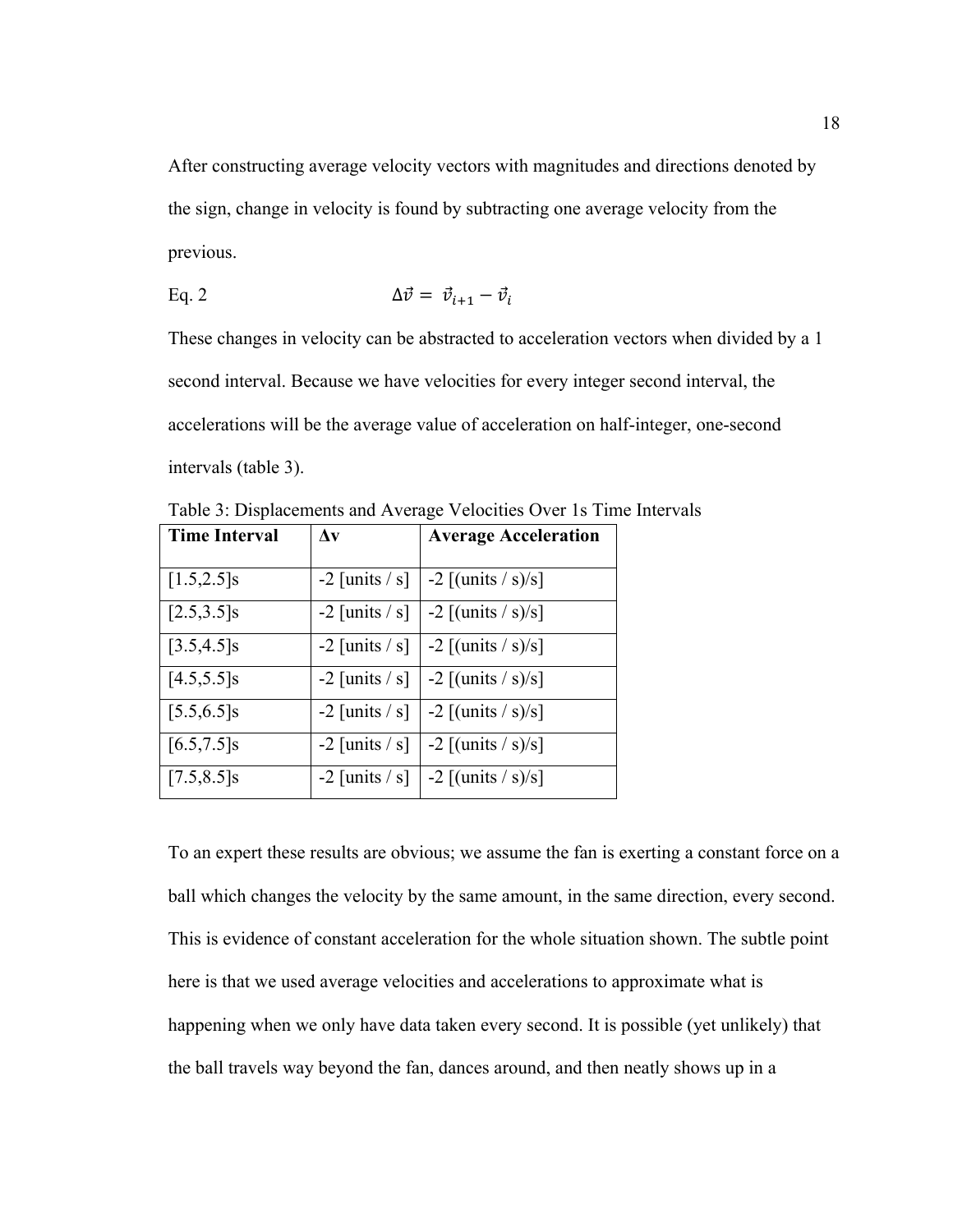parabolic approach of the fan right when we took our measurements. This subtlety is something that can be ignored for the level of education we are aimed at, but the idea is that we are taking averages of quantities instead of using a calculus-like approach which would be inappropriate for the grade level. Everything done here could be within reach of 8<sup>th</sup> grade students.

#### **V. Results**

From Kranich *et al.* 2014, we expected middle school teachers to have some level of belief in the speed model, and through surveys, interviews and teacher PD meetings, we saw some situations in which the model was used. From listening to teachers work through accelerated motion problems, we can see the use of pieces of knowledge which are productive and necessary to solve kinematics problems. However, the teachers reverted to using the speed model when confronted with acceleration problems. For all data were are looking at 4 teachers for whom we have all three data sources.

### **A. Teachers' Productive Resources for Kinematics Problems**

#### 1. Vectors

The first piece in a successful understanding of vector quantities is the qualitative comparison of vector magnitudes. The survey showed that all teachers who responded understood the concept of magnitude in terms of vectors. We also found that magnitude comparisons were easy for the teachers in terms of displacements and average velocities. For example, teachers were able to use stop-motion diagrams to compare speeds at different time intervals, and abstract displacements to average velocities. In the context of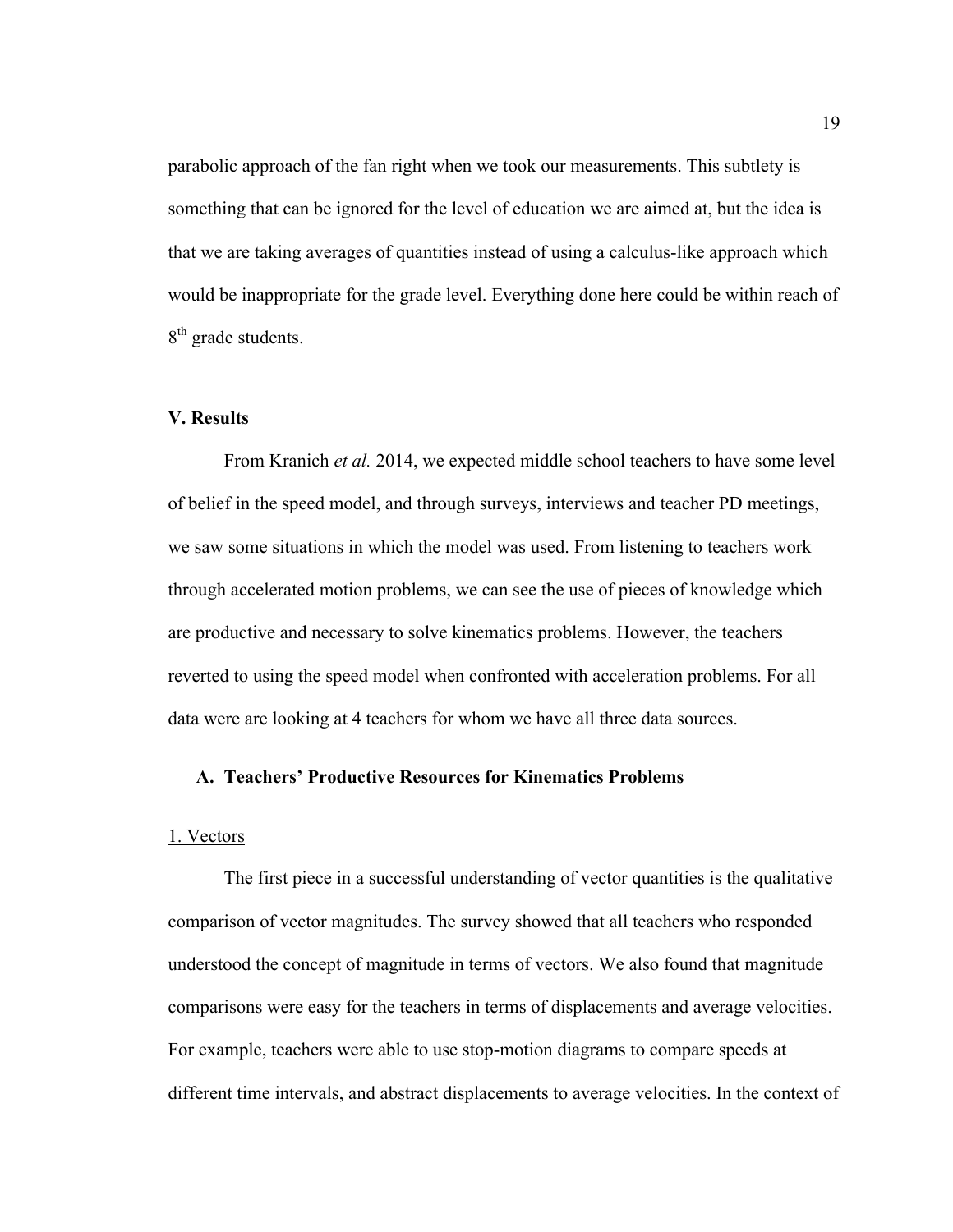vectors, we see from the interviews that magnitude comparisons are done easily. All teachers interviewed identified the two uniform motion diagrams and could see that the same displacement in equal time intervals implied equivalent speeds. This shows they have knowledge of how to use vectors to compare speeds at different times.

#### 2. Coordinate Systems

The next aspect is the importance of direction to the comparison of vector quantities, and how the sign of the quantity associated with direction is relative to a coordinate system. Teachers showed understanding of the directed nature of the quantities displacement and velocity. We see in the survey how teachers labeled velocities with directions – either using positive and negative aligning with the given coordinate system, or "to the right" and "to the left" – which is an important piece of using the direction model for solving accelerated motion problems. In the interviews we also see evidence of productive language use surrounding velocity. Teachers use a variety of coordinate systems such as positive/negative, left/right, and east/west. All three are valid and were used correctly to compare velocities of equal magnitudes but opposite directions.

Teachers were not familiar with the use of vectors to solve these types of problems, so our results look at a concept that is familiar to the teachers, but approached with a new method of solution. We see that velocity vectors were more natural for them to construct than acceleration vectors. In the survey, teachers found average velocity vectors but did so for different intervals than they were asked to find. Most teachers found average velocity for two halves of the motion, one with positive velocity and one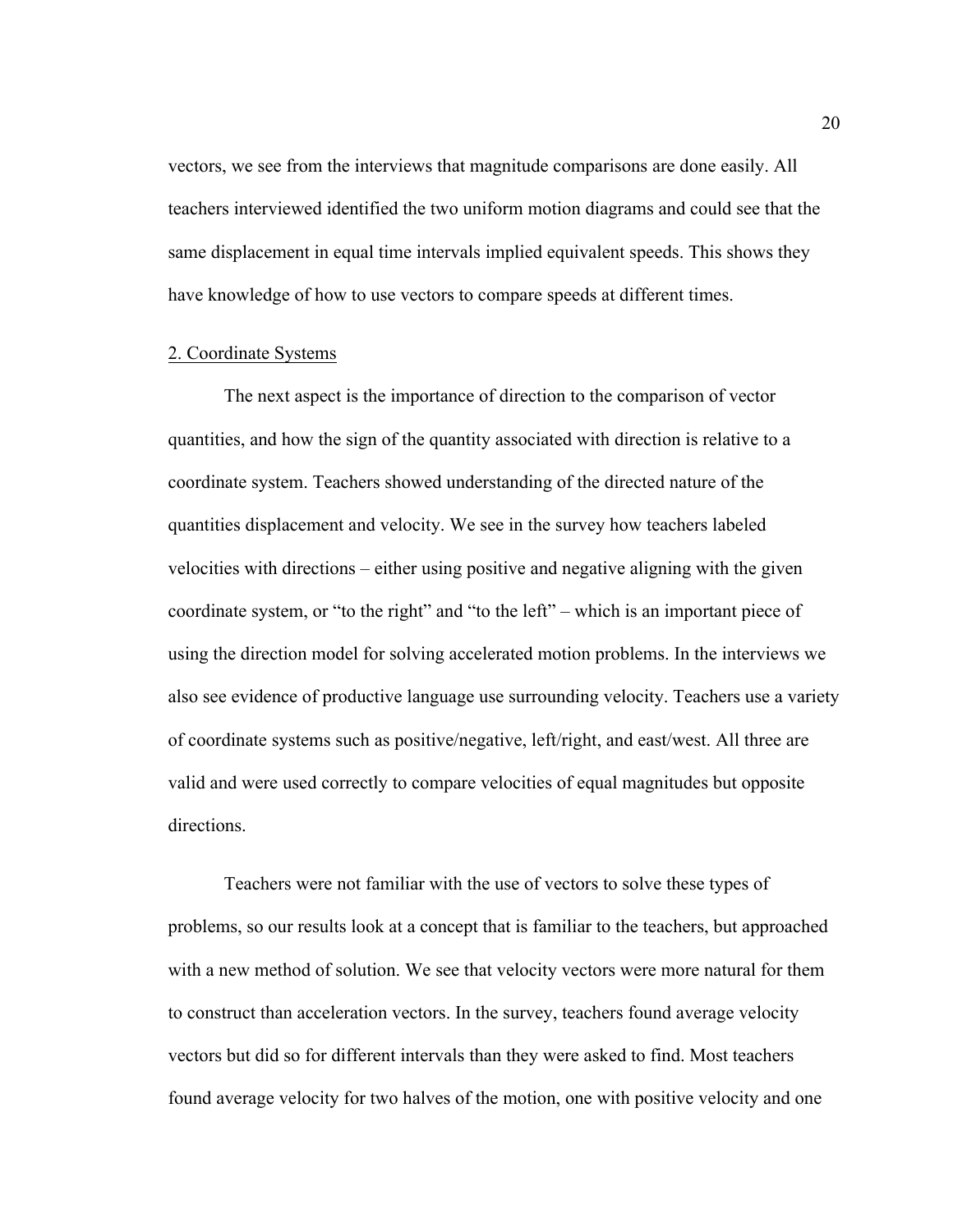with negative velocity. Figure 4 shows teacher 1's calculation of average velocity for the two different halves of motion.

#### **Figure 5: Teacher 2 Survey Velocity Answers**

5. Find an average velocity vector for any 1 second interval in the first half of the motion (upper diagram). Show  $\frac{1}{2}$ <br> $\frac{1}{2}$  and explain your reasoning.<br>Total disglacement is  $/2$  m during a 3 second interval. (6+4+2= all work and explain your reasoning. Average velocity is 4 m/sec to the right.

6. Find an average velocity vector for any 1 second interval in the second half of the motion (lower diagram). Show all work and explain your reasoning.

Total displacement is  $(2+4+6\pi)$ -12m in 3 sec.<br>Hyerage velocity is -4m/sec. (Label shows left is negative.)

#### 3. Mathematical Pieces

Mathematically, teachers showed the capacity to find average velocity, but lack of familiarity with the type of questions we asked resulted in our not seeing how they handled shorter average velocities. In the interviews and PD session, however, they had no problem generating the vectors for 1s displacements, and on prompting abstracted to average velocities. For example, teacher 2 worked through the fan-ball problem, "We have a displacement of (counting) 1, 2, 3, 4 units, over an interval of 1s, so that's a speed of 4 units per second… and that is a velocity of 4 units/s to the west." This teacher created the vectors, counted the magnitude and then used an east/west coordinate system to describe direction of velocity, which she knows is important when distinguishing velocity from speed. The PD problem of accelerated motion in one direction required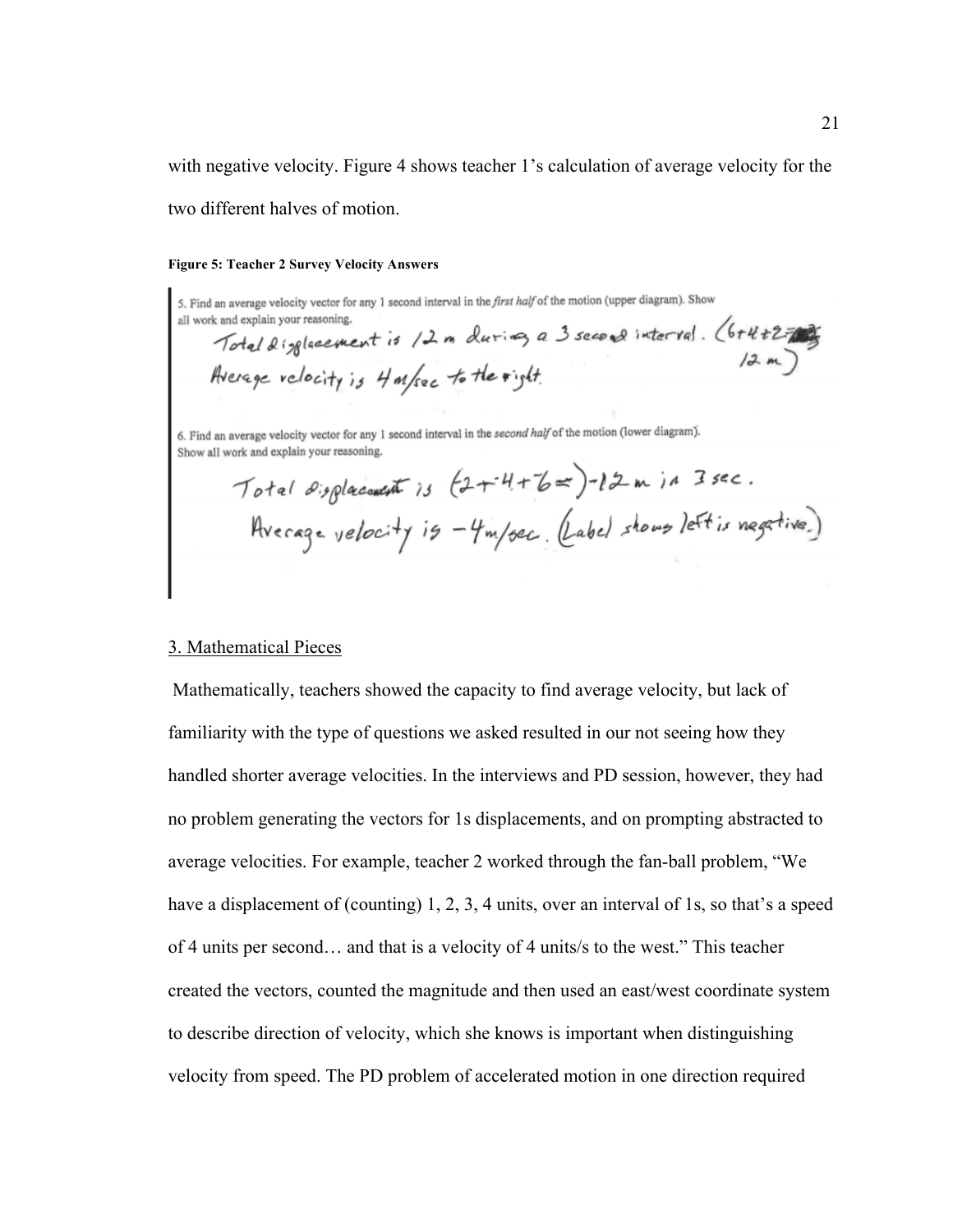teachers to construct velocity vectors, and when asked, they all identified the velocity vectors as implying a negative sign for the velocity throughout the whole motion. They made this conclusion by pointing in the direction which was defined as positive and saying "that way is positive so the velocity is negative." This shows that teachers understand that velocity is given a sign based on the fixed coordinate system of the problem. So, we see that teachers recognize the importance of coordinate systems for kinematics problems, and they have the mathematical tools necessary to go from displacements to velocities to accelerations by dividing by time and finding averages. We also see that, though unfamiliar with using vectors to solve problems, they are capable of setting up vectors in kinematic situations, and using the visual cues of the arrows to determine relative magnitude, and putting direction in terms of a fixed coordinate system.

#### **B. Emergence of the Speed Model**

#### 1. Evidence

With all of the tools discussed above in place, where does the speed model come in? In the survey, the final question asked teachers to "identify regions of the motion where the ball has positive acceleration and where it has negative acceleration." Results showed that even though teachers had all the resources to answer the question correctly, the speed model is in their minds the correct formalism for describing the situation. Teacher 1 said, "From  $t_1$  through  $t_4$  the acceleration is negative since it's in the opposite direction of the motion... and from  $t_5$  through  $t_8$  there is positive acceleration in the same direction as motion." Teacher 2 answered very similarly, stating "Positive acceleration  $\rightarrow$  speeding up, negative acceleration  $\rightarrow$  slowing down." So before intervention we see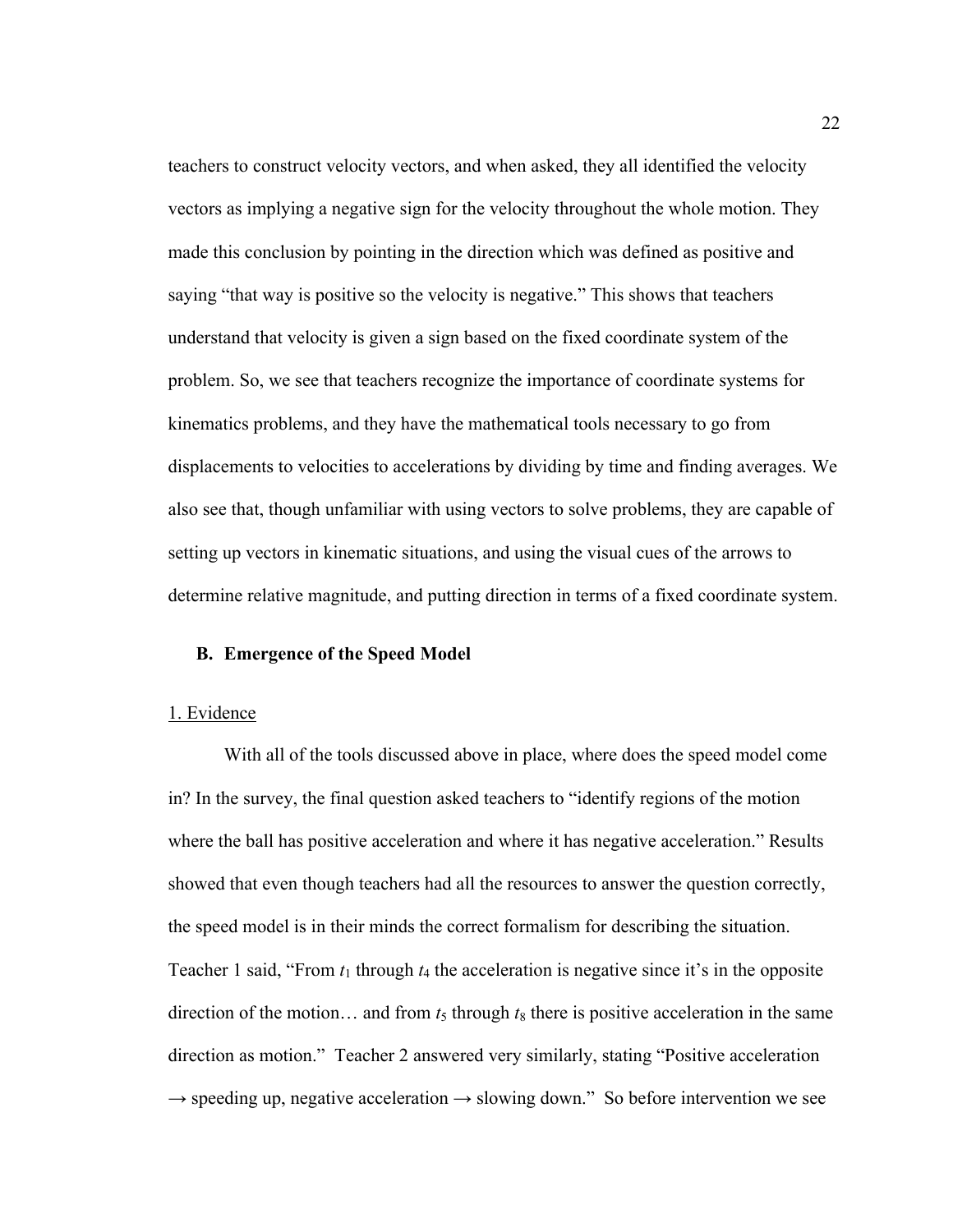that  $8<sup>th</sup>$  grade physics teachers have this model for describing accelerated motion, which is not sufficient to describe all physical situations.

In the interviews we saw the same emergence of the speed model as soon as we ask acceleration-related questions. Teacher 2, when answering the reversed fan-ball situation, had successfully constructed change in velocity arrows which were identical for any 1s time interval, however, when asked about the acceleration she reverted to using the speed model. "Well here the ball is slowing down so that is negative acceleration. Right?" Teacher 3 was even more assured of the speed model. When asked about acceleration, he said, "So in the first half of the motion the ball is slowing down, so that's negative acceleration, and after the turn around it's speeding up so that's positive acceleration." His declarative language shows that he knows and has confidence in the speed model and is an "expert" at using this model to describe physical situations. This plays out further at the PD session where he stated that the ball which is speeding up in the negative direction must have positive acceleration because the speed model tells him that, even though the arrows are all pointing him in the right direction. Once confronted with the direction model, he was able to abstract the situation to another disagreement between the two models, saying with a tone of incredulousness "If we had it the other way around, and were slowing down, would that be positive acceleration? (Followed by a chuckle of incredulousness)." He had made a correct point without realizing it; the direction model does say that slowing down with a negative velocity is in fact positive acceleration. For him this was impossible; how could it be that a ball slowing down with negative velocity had a positive acceleration? Teacher 4 also had a very telling reaction to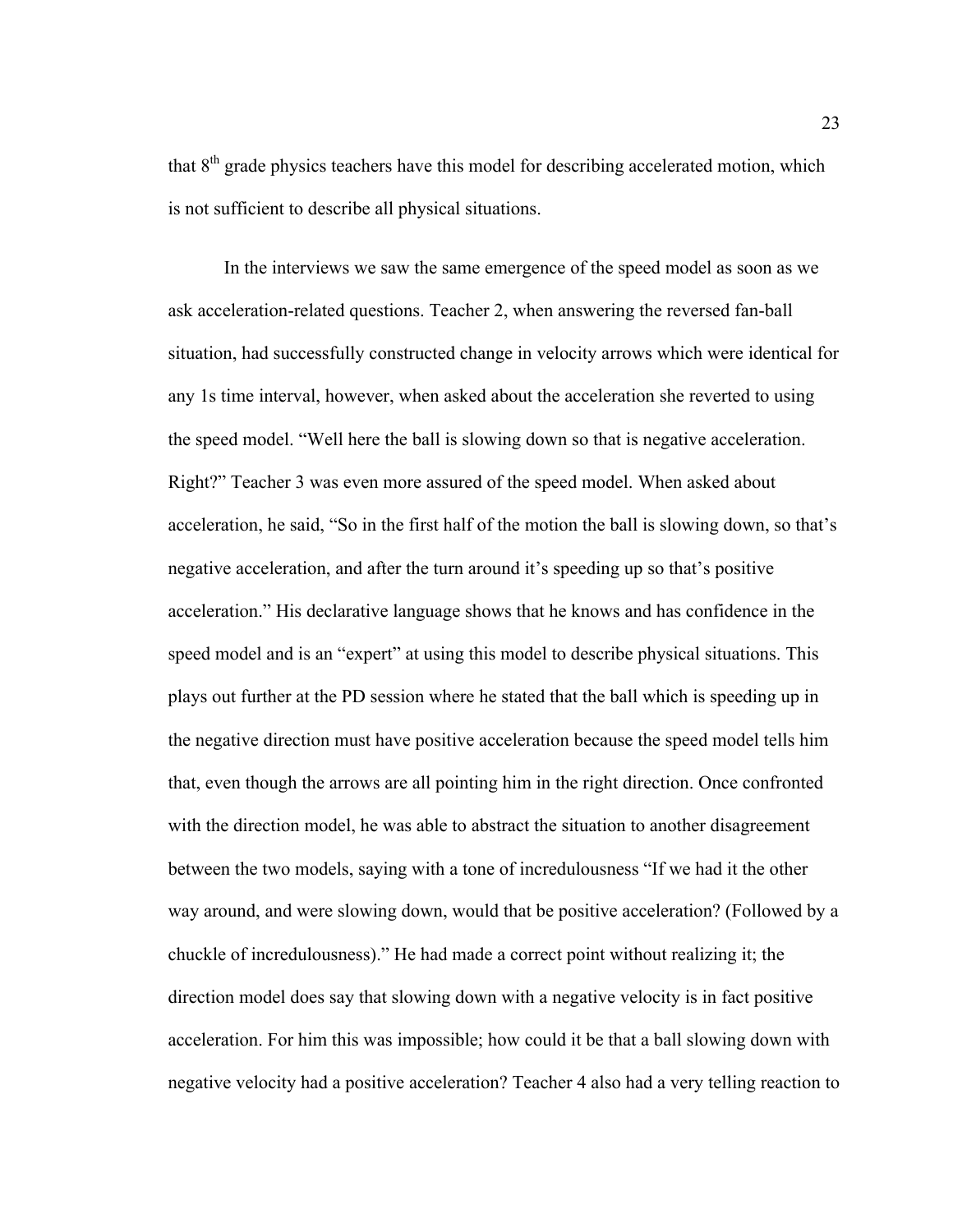the direction model once it was revealed that it was the correct physical formalism, which was told to the teachers after the discussion of acceleration. Teacher 4 stopped and paused for a significant amount of time before questioning what we were saying. She said "It doesn't matter because we're not talking about displacement; we're talking about change in velocity. So the speed is getting larger then the acceleration is positive." After this she paused for 15 seconds before continuing. The level of discomfort created by learning that she had an incorrect model showed how this new model was being accommodated and the old model was no longer satisfactory for describing accelerated motion using the framework of accommodation (Posner *et al.*, 1982).

### 2. Possible Origins of the Speed Model

The speed model results in teachers describing accelerated motion in an incomplete way. As one teacher said, this may be because this model is consistent for the types of questions they ask their students. Teacher 3 said, "we always ask it the other way [velocity in the positive direction] so this model works for what we always deal with." So the teachers' familiarity with the types of questions they ask their students may have led to them using a simplified model which is always correct. That is, if you modify the speed model to say "if velocity is in the positive direction then speeding up is always positive acceleration and vice versa" then the two models agree by definition, but the speed model only describes half of accelerated motion situations. The speed model, as used in the observations, acts like a velocity dependent coordinate system. In this coordinate system within a system, the acceleration is given a sign relative to the velocity. Teacher 4 said during the discussion about the sign of acceleration at the PD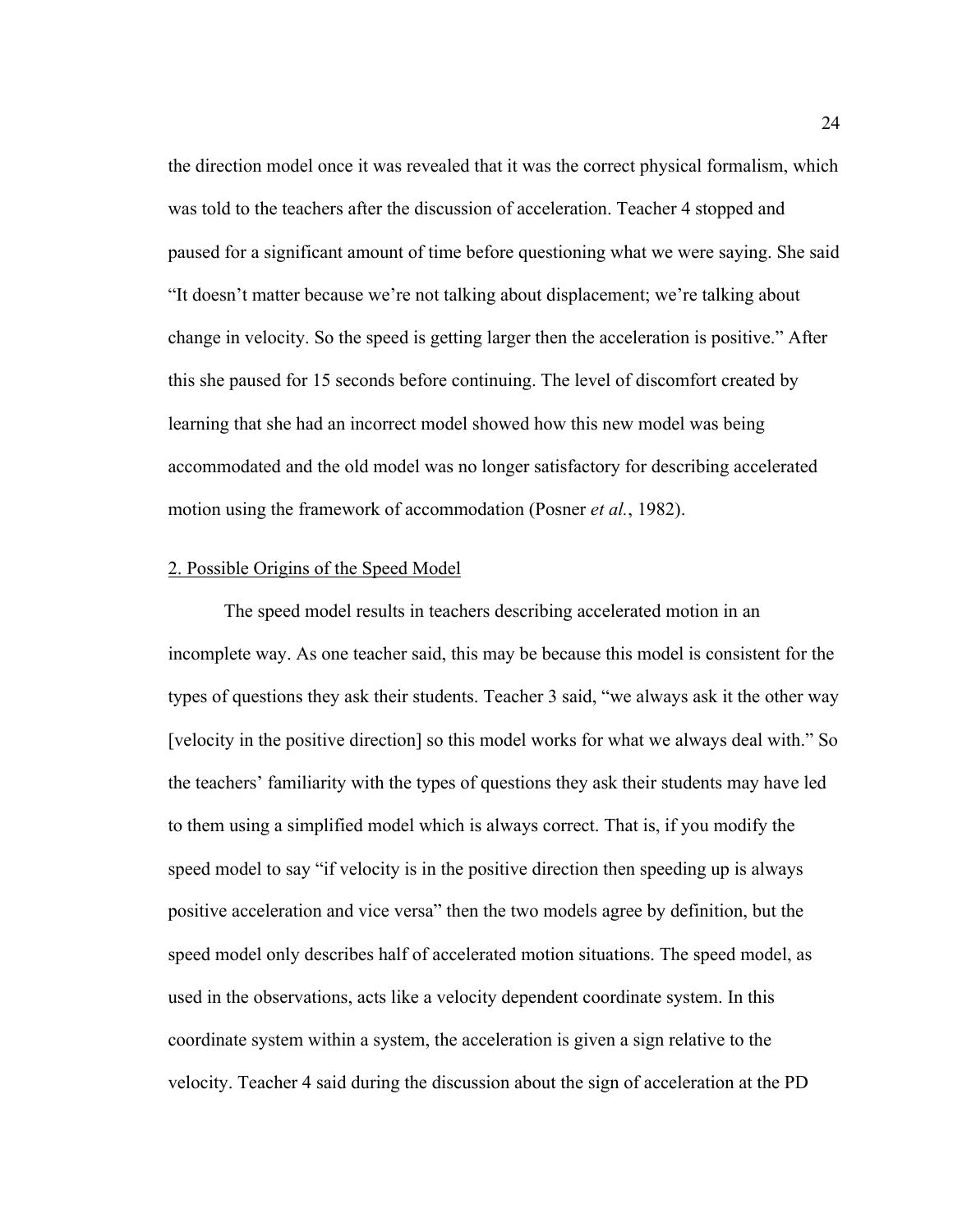session, "It doesn't matter the sign [of the arrow] because we're talking about change in velocity." So this teacher sees the sign of acceleration as determined by the change in velocity vector, relative to the direction of velocity itself. Even though she was looking at the change in velocity vector, constructed in the formally correct way, she abandons the formal solution and uses the speed model instead.

 Another conjecture goes back to the mathematical interpretations of the change in velocity equation (Eq. 1), where the sign of the change in velocity is associated with the operation. If you subtract when the velocity is getting smaller (in magnitude) and add when the velocity is getting larger, one could interpret the operation as determining the sign of the acceleration. By doing this you arrive at the speed model even though your velocities and changes in velocity are all correct for the fixed coordinate system. We do not yet have enough evidence to distinguish between the two models and need further exploration of teacher reasoning to determine which cause, if either is behind the teacher use of the speed model. We would need to have them explain where they learned the speed model, and why they use it for solving accelerated motion problems.

#### **VI. Conclusions**

Our results make evident that teachers have productive resources for solving kinematics problems. They understand the difference between the quantities of speed and velocity which is a result of understanding the vector nature of kinematic quantities. Teachers also understand the relationship between displacement, velocity and acceleration in a qualitative sense as seen by their ability to go from one to the next with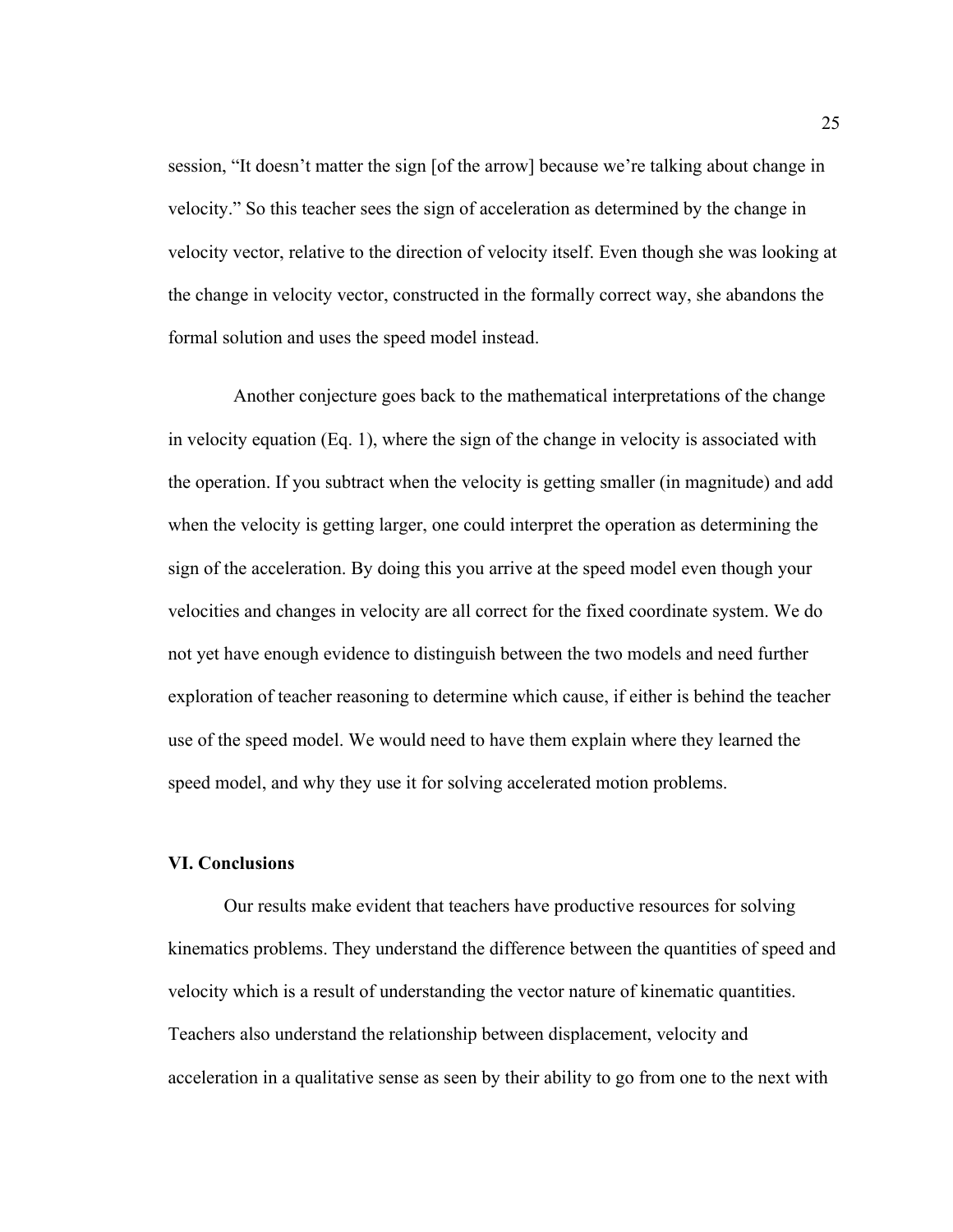minimal prompting. By forcing the use of vectors in our data collection, we saw that teachers use coordinate systems to determine the sign of displacements and velocities, and thus we see that they have all the necessary resources for solving acceleration problems; yet here is where the speed model shows up.

We have a few conjectures as to the origin of the speed model. In the future, teacher reasoning should be probed so that we can understand why they use the speed model for accelerated motion, and through this we may find the best way to confront this model with the accepted formalism, and allow accommodation of the direction model. Velocity-dependent coordinate systems are something that may stem from peoples' everyday experience, and would make sense that the speed model results from their experience. On the other hand, we are talking about teachers who teach VIM every year and they show ability to solve problems closely related to acceleration. It is possible that mathematical skills of teachers, when combined with years of simplifying problems for the  $8<sup>th</sup>$  grade level, lead to misinterpretations of equations to arrive at the speed model.

We see that teachers have the required tools to understand the direction model and fit that model within their existing mental ecology. The mathematical level of  $8<sup>th</sup>$  graders means that the teachers need to be able to explain the use of vectors to go from displacement to velocity to acceleration without differentiation. Teachers have the mathematical ability to teach this way, and by becoming more familiar with using vectors, they will be able to explain this procedure to their students. With the goal of getting teachers to accommodate the direction model into their conceptual frameworks and teach the correct model to their students, we wish to continue the use of vectors as an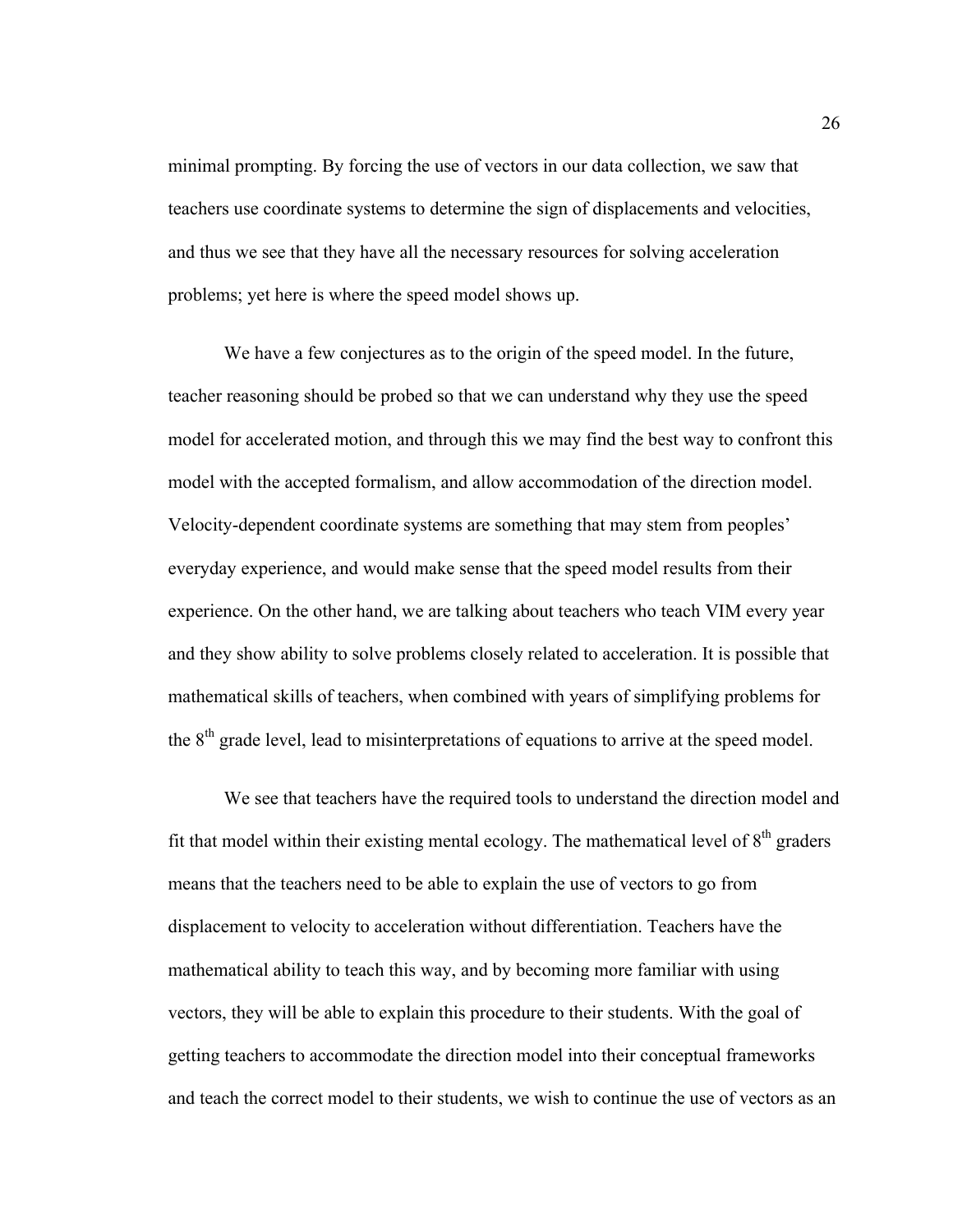instructional tool. Vectors bridge the gap from reality to formalism and as such are good for physics novices to learn as a problem solving method. Acceleration is difficult, but with improved instruction and teacher understanding, achievement will be easier.

Regardless of the reason behind the prevalence of the speed model, we have highlighted that teachers have pieces of knowledge which are productive for answering questions. In physics education research, this is an important point to make; we not only need to pay attention to difficulties, but also productive resources to be able to properly assess the causes of misconceptions, and address them to improve instruction.

### **VII. Acknowledgements**

Part of this project was funded by NSF grant DRL 0962805, through the UMaine RiSE Center USEP internship. Work was done in collaboration with Peter Colesworthy, with advising and conversations about the content with Michael Wittmann, and thesis committee members Mac Stetzer, John Thompson, Justin Dimmel, and Chris Mares. Valuable conversations about previous research with Carolina Alvorado and Greg Kranich were a great help. I also would like to thank the PER Lab and K4T research groups at UMaine, and I also could not have done this project without preparation from the Physics Department and the Honors College at UMaine and support from the RiSE Center staff.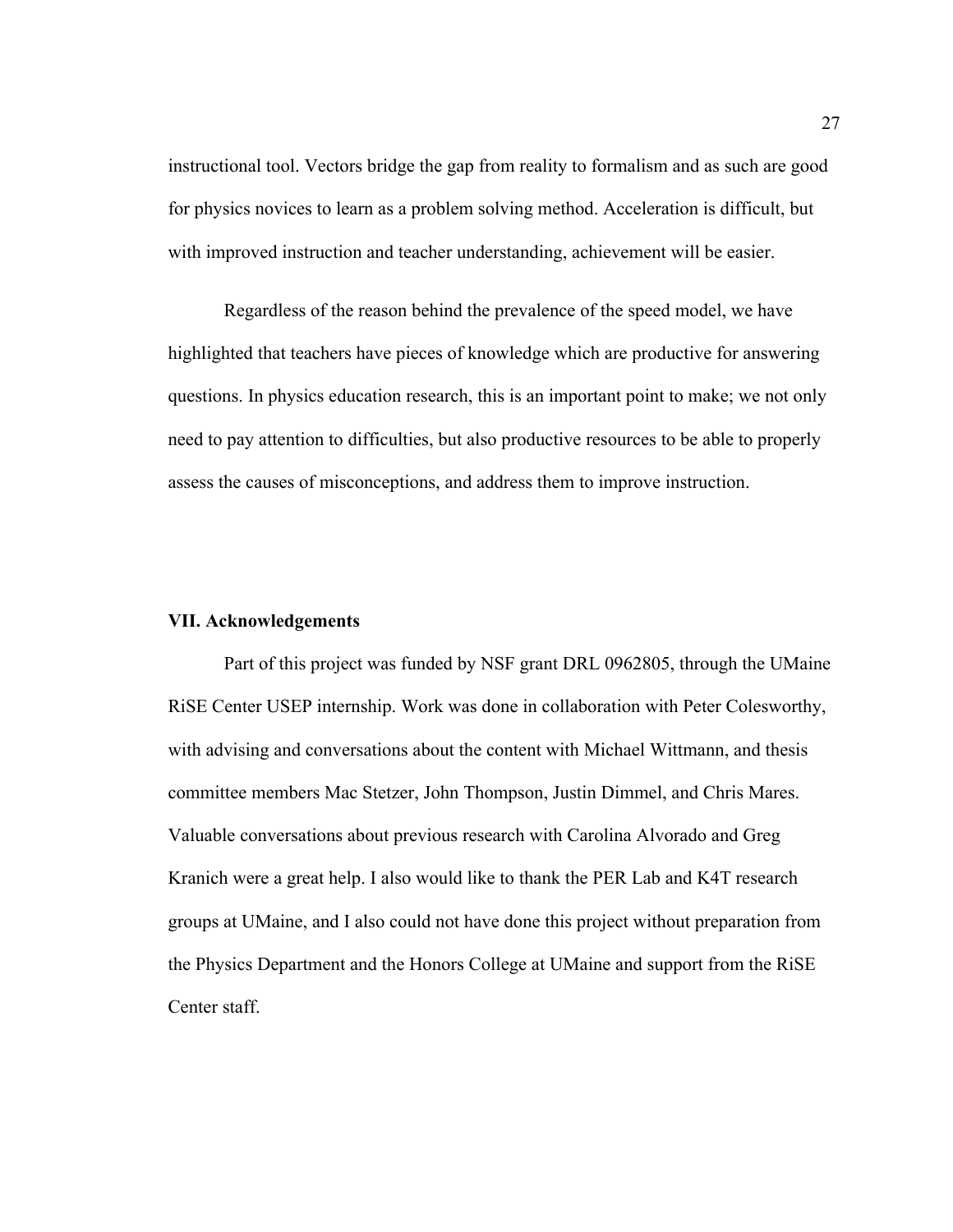#### **VIII. Bibliography**

- Aguirre, J. M., & Rankin, G. (1989). College students ' conceptions about vector kinematics. *Physics Education*, *26*(4), 290–294.
- Barniol, P., & Zavala, G. (2014). Test of understanding of vectors: A reliable multiplechoice vector concept test. *Physical Review Special Topics - Physics Education Research*, *10*(1), 10121. http://doi.org/10.1103/PhysRevSTPER.10.010121
- Flores, S., Kanim, S. E., & Kautz, C. H. (2004). Student use of vectors in introductory mechanics. *American Journal of Physics*, *72*(4), 460. http://doi.org/10.1119/1.1648686
- Freudenthal, H. (1993). Thoughts on Teaching Mechanics Didactical Phenomenology of the Concept of Force. *Educational Studies in Mathematics*, *25*(1), 71–87.
- Hammer, D., & Elby, A. (2003). Tapping Epistemological Resources for Learning Physics, *12*(1), 53–90.
- Harada, N., Morgan, K., & Prause, E. A. (2006). Action Research Project: A Study of Student Comprehension and Manipulation of Vectors Based on a Vector Unit Submitted to Arizona State University in summer 2006, (Hestenes 1996), 1–34.
- Hayes, K., & Wittmann, M. C. (2010). The Role of Sign in Students' Modeling of Scalar Equations. *The Physics Teacher*, *48*(4), 246–249. http://doi.org/10.1119/1.3361994
- Hestenes, D., Wells, M., & Swackhamer, G. (1992). Force concept inventory. *The Physics Teacher*, *30*(3), 141. http://doi.org/10.1119/1.2343497
- Hill, H. C., Ball, D. L., & Schilling, S. G. (2008). Content Knowledge : Conceptualizing and Measuring Teachers ' Topic-Specific Knowledge of Students, *39*(4), 372–400.
- Knight, R. D. (1995). The vector knowledge of beginning physics students. *The Physics Teacher*, *33*(2), 74. http://doi.org/10.1119/1.2344143
- Kolodner, J. (2010). *Project Based Inquiry Science: Vehicles in Motion*.
- Kranich, G. D. (2016). *Inconsistent Conceptions of Acceleration Contrubuting to Formative Assessment Limitations*. University of Maine.
- Kranich, G. D., Wittmann, M. C., & Alvarado, C. (2015). Teachers' conflicting conceptual models and the efficacy of formative assessments. *2015 Physics Education Research Conference Proceedings [College Park, MD, July 29-30, 2015]*, 179–182. http://doi.org/10.1119/perc.2015.pr.040
- Megowan, C. (2005). Vectors—at the confluence of physics and mathematics. Retrieved from http://www.realstem.com/MegowanUnpublishedWorks/Megowan-vectors CF.pdf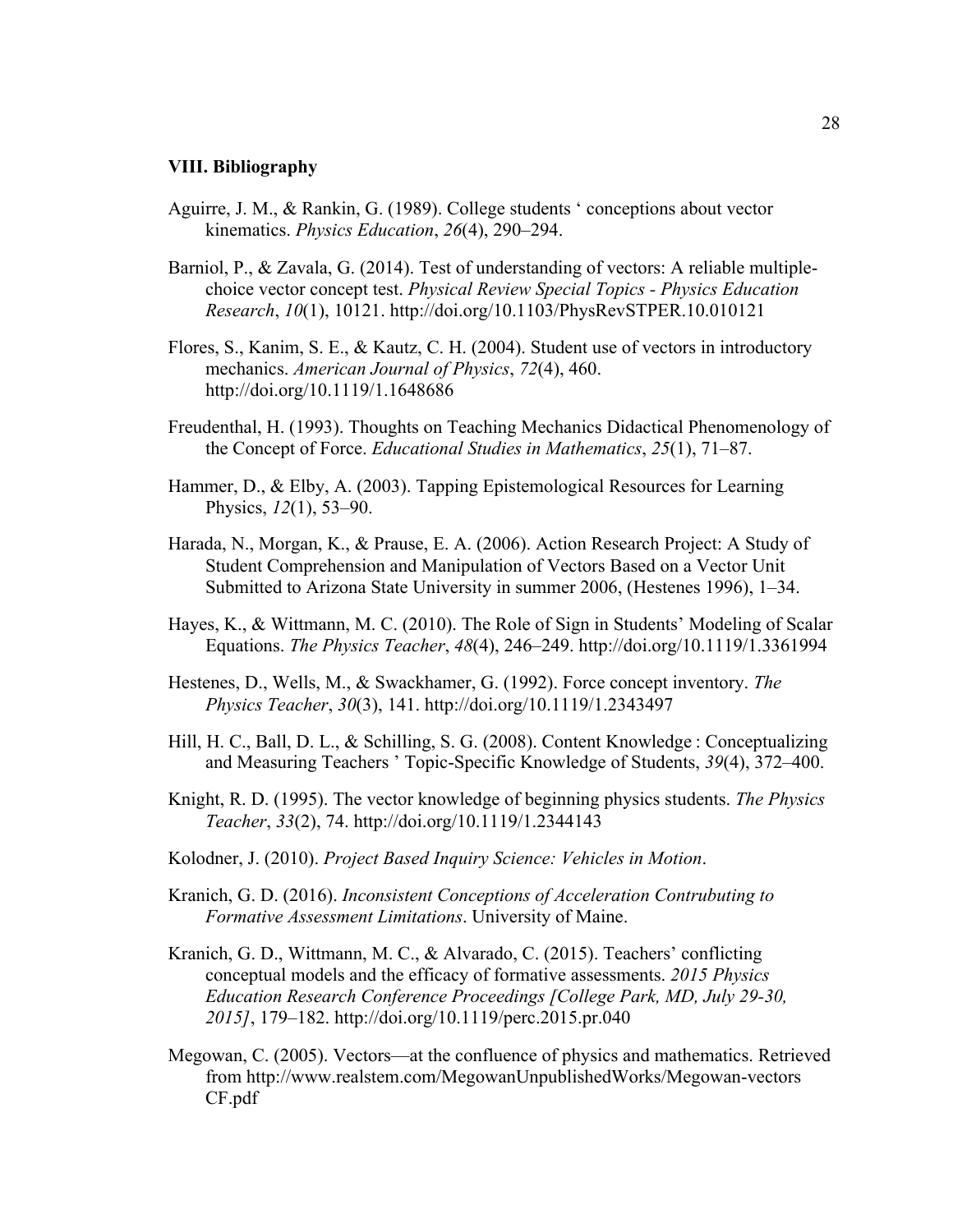- National Governors Association Center for Best Practices Council of Chief State School Officers. (2010). Common Core State Standards: Mathematics. Washington, D.C.: National Governors Association Center for Best Practices, Council of Chief State School Officers.
- NGSS Lead States. (2013). Next Generation Science Standards: For States, By States, Physical Science.
- Nguyen, N.-L., & Meltzer, D. E. (2003). Initial Understanding of Vector Concepts among Students in Introductory Physics Courses. *American Journal of Physics*, *71*(6), 630– 638. http://doi.org/10.1119/1.1571831
- Posner, G. J., Strike, K. A., Hewson, P. W., & Gertzog, W. A. (1982). Accommodation of a Scientific Conception : Toward a Theory of Conceptual Change \*, *66*(1968).
- Redish, E. F. (1994). Implications of Cognitive Studies for Teaching Physics. *American Journal of Physics*, *62*(9), 796–803.
- Reif, F., & Allen, S. (1992). Cognition for Interpreting Scientific Concepts: A Study of Acceleration. *Cognition and Instruction*, *9*(1), 1–44. http://doi.org/10.1207/s1532690xci0901\_1
- Scherr, R. E. (2014). Modeling student thinking : An example from special relativity Modeling student thinking : An example from special relativity, *272*(2007). http://doi.org/10.1119/1.2410013
- Shaffer, P. S., & McDermott, L. C. (2005). A research-based approach to improving student understanding of the vector nature of kinematical concepts. *American Journal of Physics*, *73*(2005), 921. http://doi.org/10.1119/1.2000976
- Smith III, J. P., diSessa, A. a., & Roschelle, J. (1994). Misconceptions Reconceived: A Constructivist Analysis of Knowledge in Transition. *Journal of the Learning Sciences*, *3*(2), 115–163. http://doi.org/10.1207/s15327809jls0302\_1
- Thornton, R. K., & Sokoloff, D. R. (1998). Assessing student learning of Newton's laws: The Force and Motion Conceptual Evaluation and the Evaluation of Active Learning Laboratory and Lecture Curricula. *American Journal of Physics*, *66*(4), 338. http://doi.org/10.1119/1.18863
- Watson, A., Spyrou, P., & Tall, D. (2003). The relationship between physical embodiment and mathematical symbolism: the concept of vector. *The Mediterranean Journal of Mathematics Education*, *1*(2), 73–97.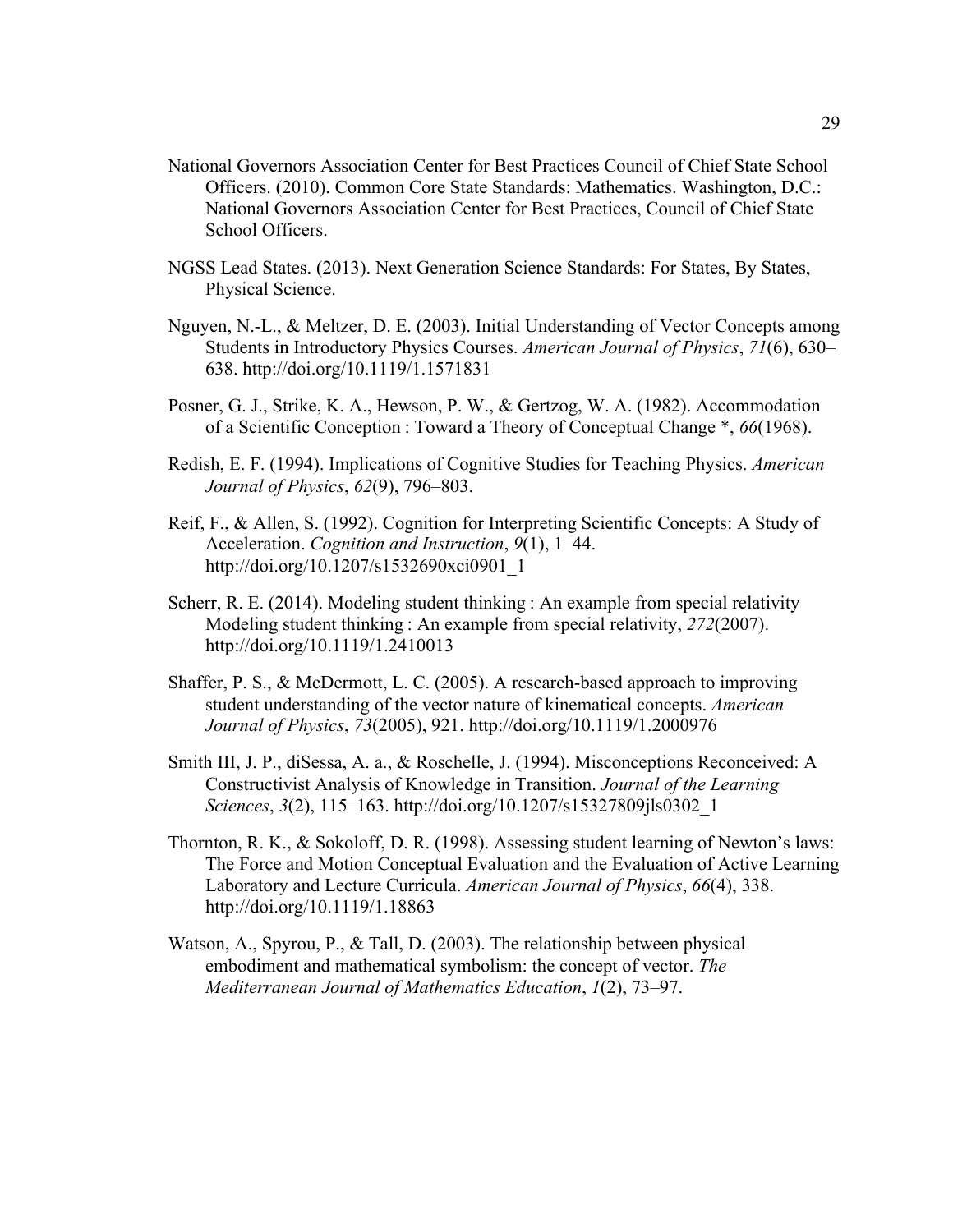# **Appendix**

Teacher survey:

## Page 1- Vectors

1. Which of the following vector(s) have the same *magnitude* as the vector on the left (vector **A**). Circle all that apply.

|  | __ |   |  |  | ___ |     |    |  |         |  |  |  |  |              |   |  |
|--|----|---|--|--|-----|-----|----|--|---------|--|--|--|--|--------------|---|--|
|  |    |   |  |  |     |     |    |  |         |  |  |  |  |              |   |  |
|  |    | - |  |  | ___ | --  | -- |  |         |  |  |  |  |              |   |  |
|  | -- |   |  |  | ___ | --- |    |  | --<br>- |  |  |  |  | <b>+----</b> | _ |  |
|  |    |   |  |  |     |     |    |  |         |  |  |  |  |              |   |  |

2. Which of the following vector(s) have the same *direction* as the vector on the left (vector **A**). Circle all that apply.

|  | -   |   |  |    |                          |   |         |    |         |   |  |  |  |             |   |     |  |
|--|-----|---|--|----|--------------------------|---|---------|----|---------|---|--|--|--|-------------|---|-----|--|
|  |     |   |  |    | ___                      |   |         |    |         |   |  |  |  |             |   |     |  |
|  |     |   |  |    |                          |   |         |    |         |   |  |  |  |             |   |     |  |
|  |     |   |  |    |                          |   |         |    |         |   |  |  |  |             |   |     |  |
|  | --- | - |  |    | _                        | - | __<br>_ | __ | <br>. . | ٠ |  |  |  |             |   | . . |  |
|  |     |   |  | __ | $\overline{\phantom{a}}$ | - |         |    |         |   |  |  |  | <b>SHIP</b> | - |     |  |

3. Which of the following vector(s) have the *opposite direction* as the vector on the left (vector **A**). Circle all that apply.

|  | __  |   |  |  |          |            |            |   |     |    |  |  |  |  |     |  |
|--|-----|---|--|--|----------|------------|------------|---|-----|----|--|--|--|--|-----|--|
|  |     |   |  |  | ___      |            |            |   |     |    |  |  |  |  |     |  |
|  |     |   |  |  |          |            |            |   |     |    |  |  |  |  |     |  |
|  |     |   |  |  |          |            |            |   |     |    |  |  |  |  |     |  |
|  | --- | _ |  |  | ___<br>- | ---<br>$-$ | --<br>____ | - | . . | __ |  |  |  |  | . . |  |
|  |     |   |  |  |          | -          |            |   |     |    |  |  |  |  |     |  |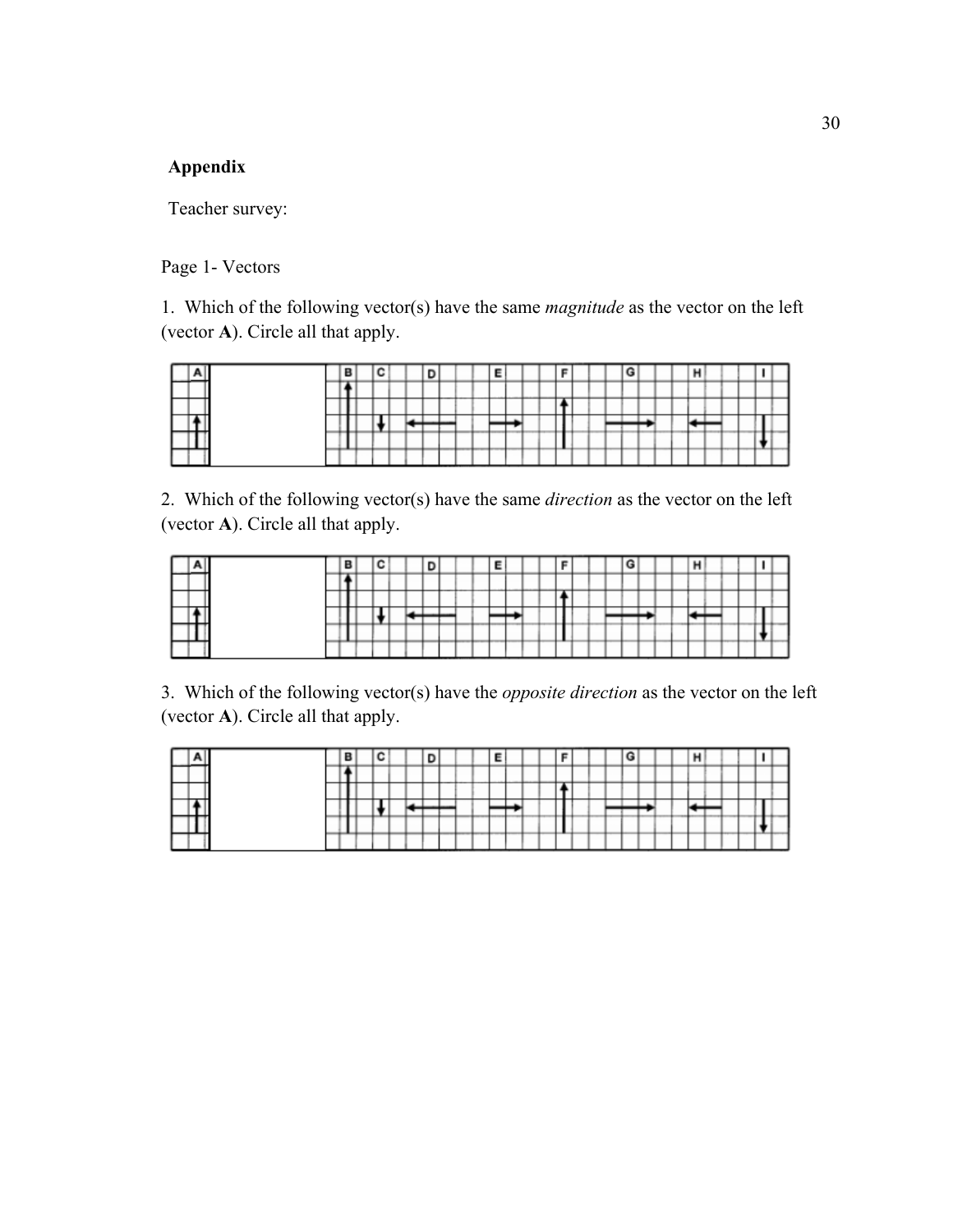Page 2- Motion Diagrams

A ball on a table was given a shove to the right so that it has a velocity toward a fan which exerts a constant force (friction can be ignored). Each point shows the ball at different instants of time each 1 second apart. (*Aside:* The ball is never at rest.)



1 block =  $1 \text{m}^2$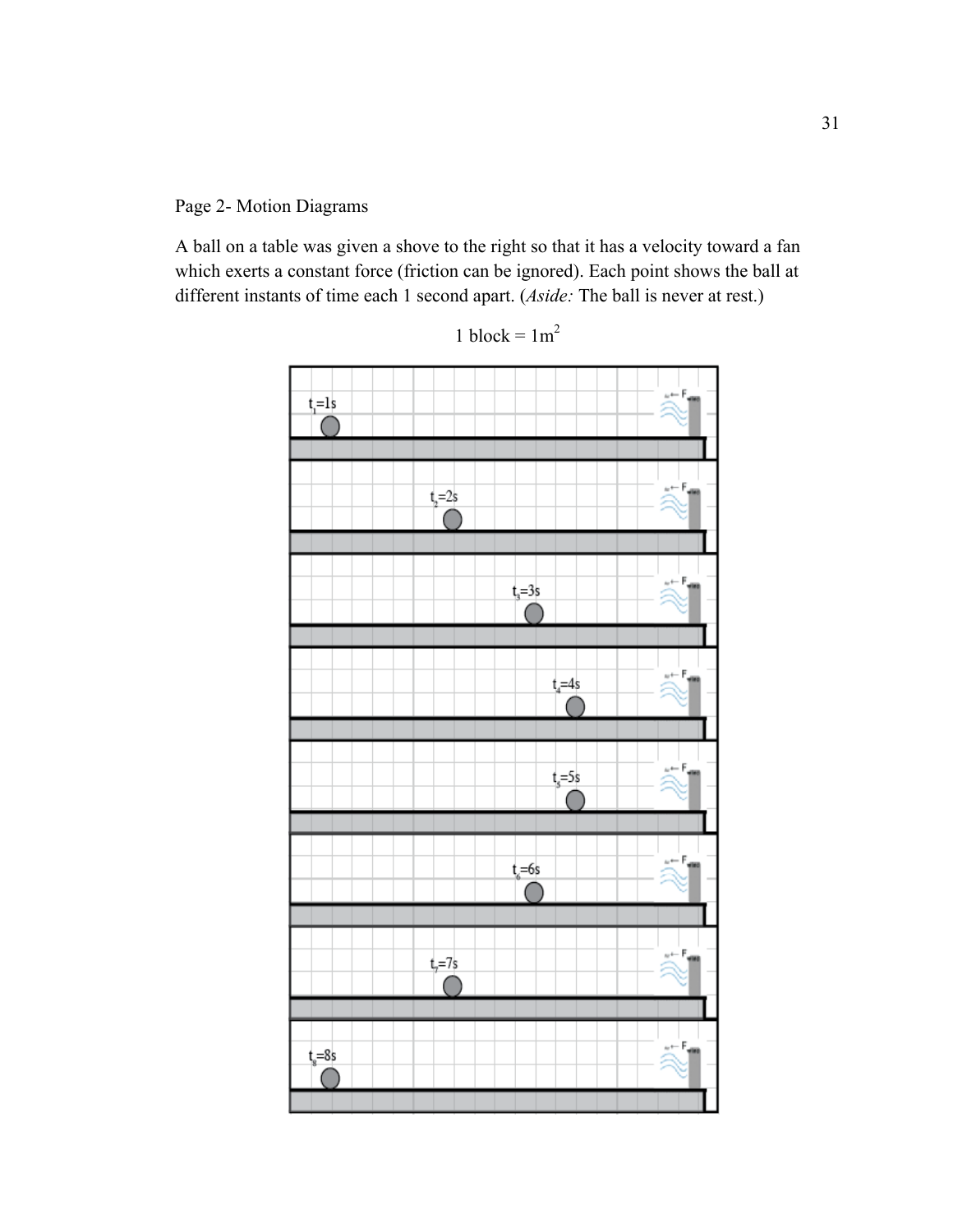Here we have combined the picture to create a single motion diagram for the ball on the table.





4. Draw the displacement vectors for each 1 second time interval on the motion diagram above. If there is zero displacement state so explicitly.

5. Find an average velocity vector for any 1 second interval in the *first half* of the motion, show all work and explain your reasoning.

6. Find an average velocity vector for any 1 second interval in the *second half* of the motion, show all work and explain your reasoning.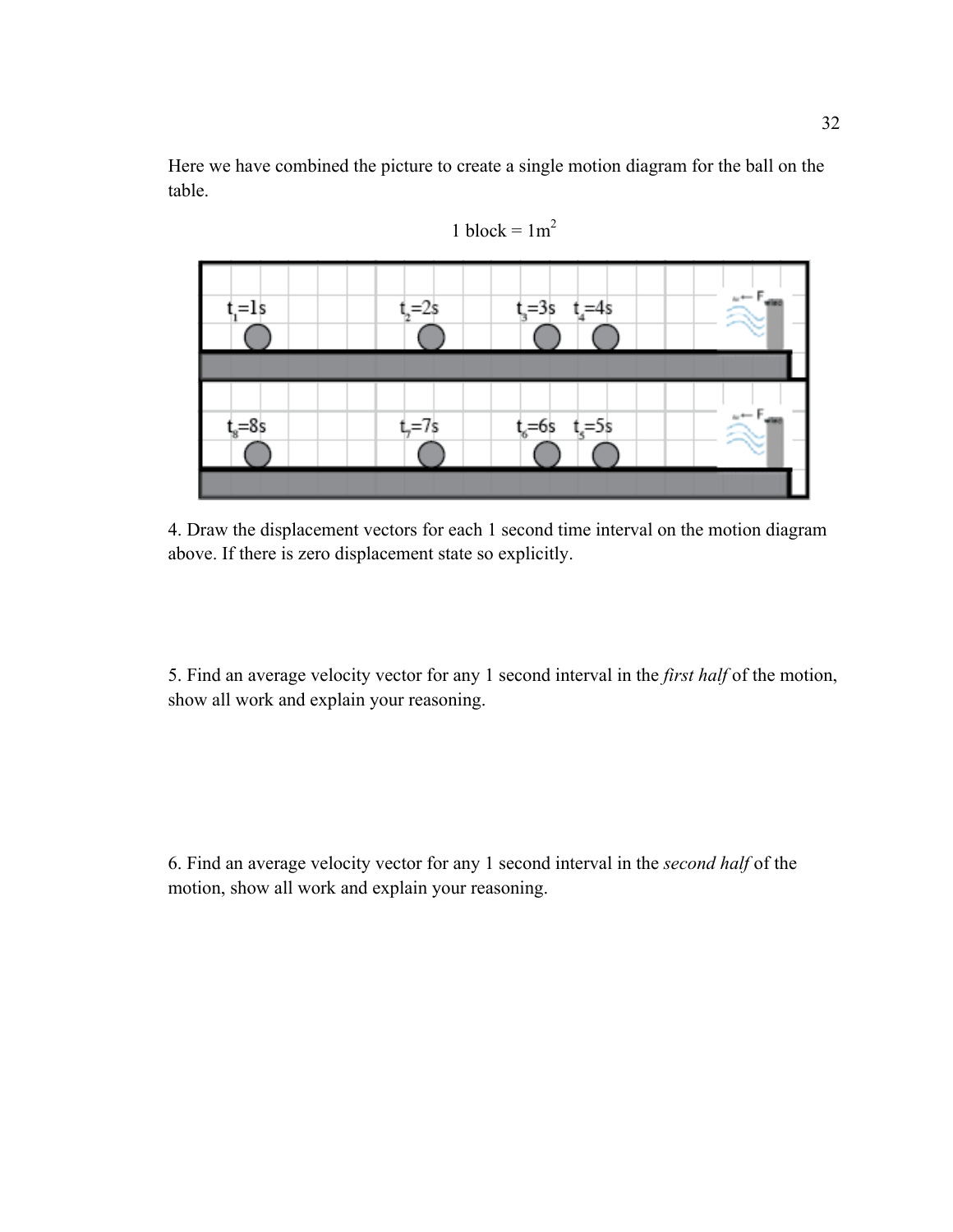



7. Circle and identify the region(s) where the ball is *speeding up* and *slowing down* on the picture above.

8. Identify regions where the ball has positive acceleration and where it has negative acceleration. Explain.

9. Can the ball's motion across the table be represented by a single acceleration vector? If so, find it and explain, if not, explain why not.